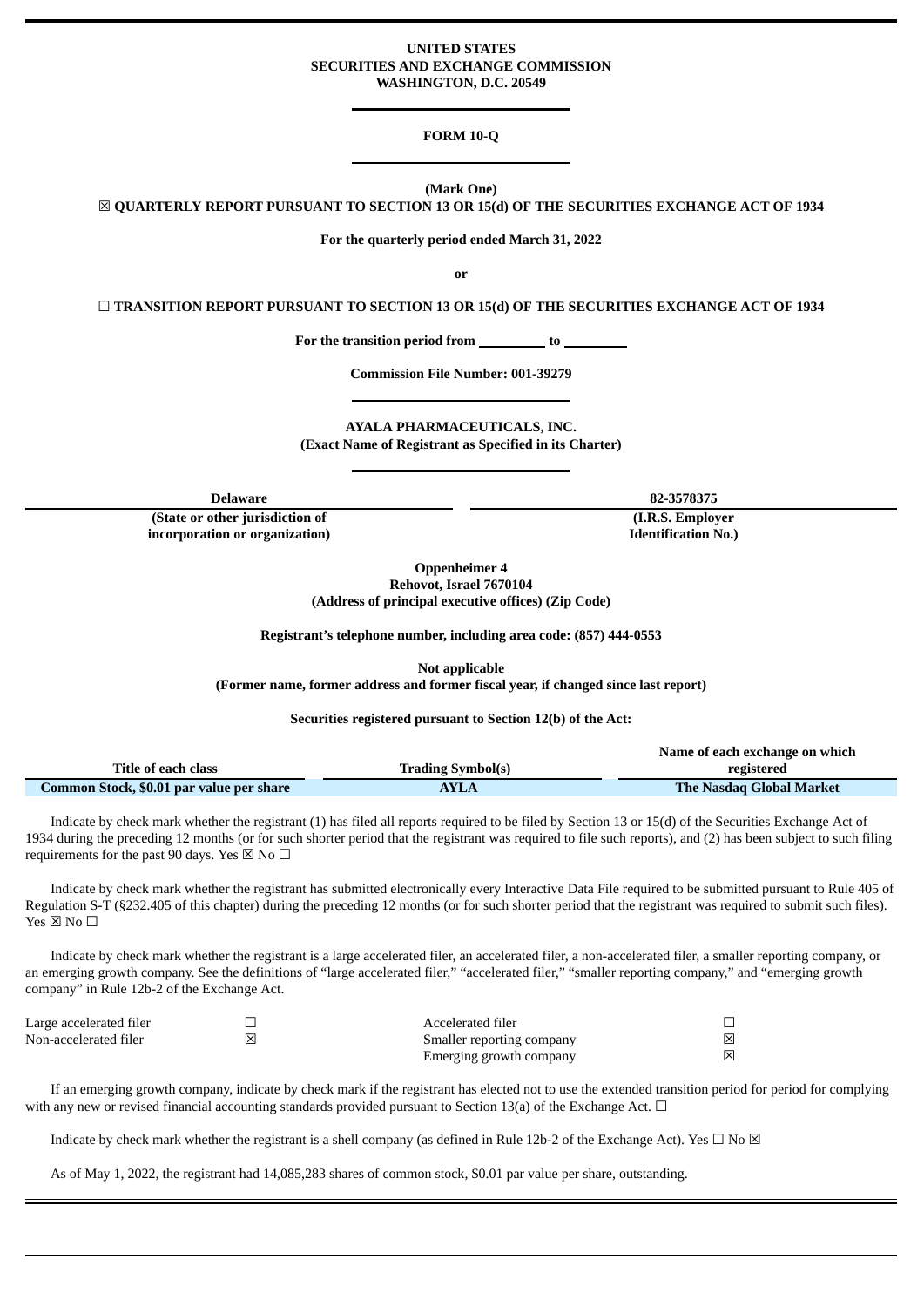# **Table of Contents**

|                   |                                                                                              | Page |
|-------------------|----------------------------------------------------------------------------------------------|------|
| PART I.           | <b>FINANCIAL INFORMATION</b>                                                                 |      |
| Item 1.           | <b>Condensed Consolidated Financial Statements (Unaudited)</b>                               |      |
|                   | Condensed Consolidated Balance Sheets as of March 31, 2022 and December 31, 2021             |      |
|                   | <b>Condensed Consolidated Statements of Operations</b>                                       |      |
|                   | <b>Condensed Consolidated Statements of Stockholders' Equity</b>                             | 3    |
|                   | <b>Condensed Consolidated Statements of Cash Flows</b>                                       |      |
|                   | <b>Notes to Condensed Consolidated Financial Statements (Unaudited)</b>                      | 5    |
| <u>Item 2.</u>    | <b>Management's Discussion and Analysis of Financial Condition and Results of Operations</b> | 12   |
| <u>Item 3.</u>    | Quantitative and Qualitative Disclosures About Market Risk                                   | 20   |
| Item 4.           | <b>Controls and Procedures</b>                                                               | 20   |
| PART II.          | <b>OTHER INFORMATION</b>                                                                     | 21   |
| Item 1.           | <b>Legal Proceedings</b>                                                                     | 21   |
| Item 1A.          | <b>Risk Factors</b>                                                                          | 21   |
| Item $2.$         | <b>Unregistered Sales of Equity Securities and Use of Proceeds</b>                           | 21   |
| Item 3.           | Defaults Upon Senior Securities                                                              | 21   |
| Item 4.           | <b>Mine Safety Disclosures</b>                                                               | 21   |
| Item 5.           | <b>Other Information</b>                                                                     | 21   |
| Item 6.           | <b>Exhibits</b>                                                                              | 22   |
| <b>SIGNATURES</b> |                                                                                              | 23   |
|                   |                                                                                              |      |

i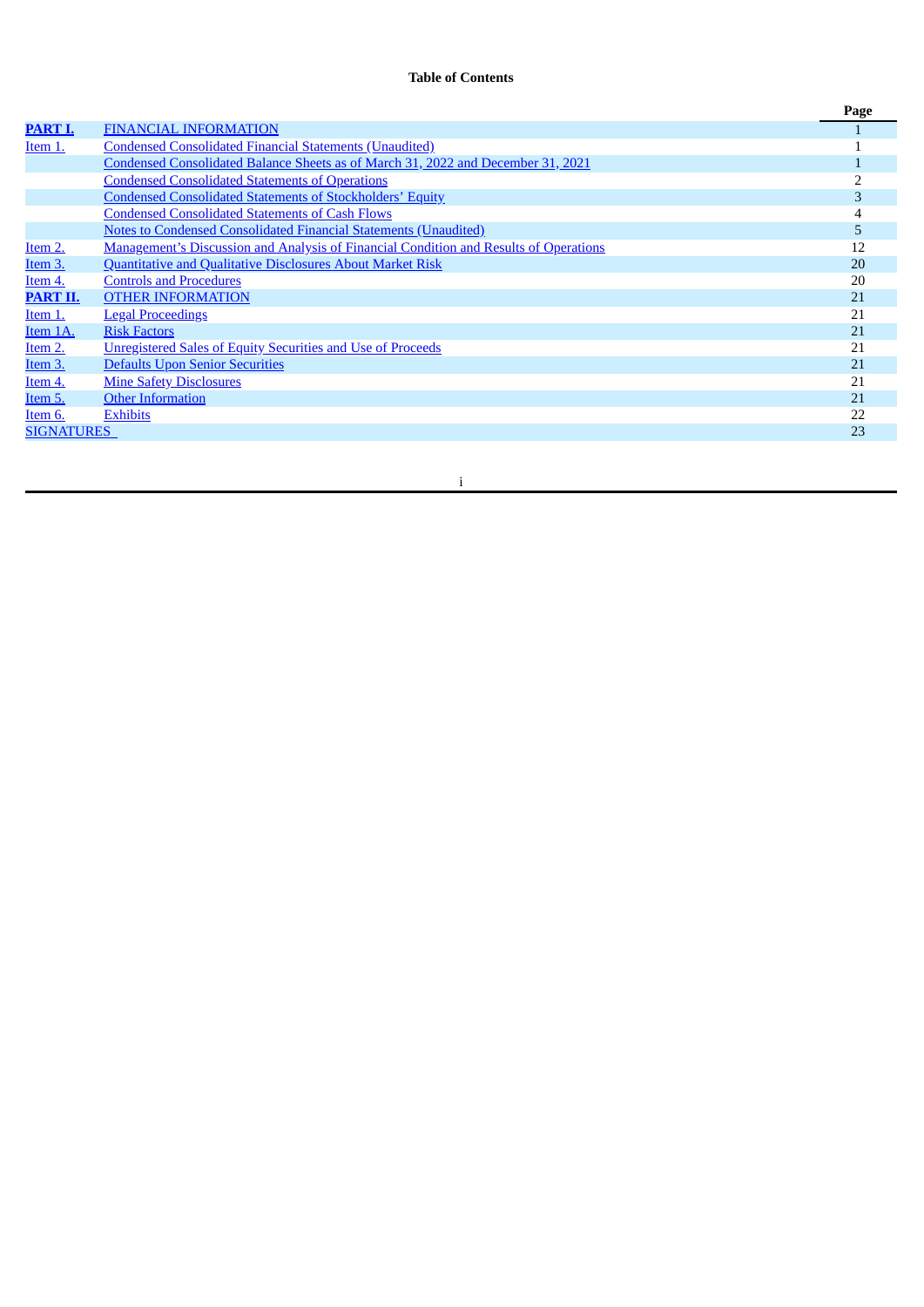### **SPECIAL NOTE REGARDING FORWARD-LOOKING STATEMENTS**

This Quarterly Report on Form 10-Q contains forward-looking statements. We intend such forward-looking statements to be covered by the safe harbor provisions for forward-looking statements contained in Section 27A of the Securities Act of 1933, as amended, or the Securities Act, and Section 21E of the Securities Exchange Act of 1934, as amended, or the Exchange Act. All statements other than statements of historical facts contained in this Quarterly Report, including without limitation statements relating to our development of AL101 and AL102, our ability to continue as a going concern, our future capital needs and our need to raise additional funds, the promise and potential impact of our preclinical or clinical trial data, the timing of and plans to initiate additional clinical trials of AL101 and AL102, the timing and results of any clinical trials or readouts, and the anticipated impact of COVID-19 on our business, are forward-looking statements. These statements involve known and unknown risks, uncertainties and other important factors that may cause our actual results, performance or achievements to be materially different from any future results, performance or achievements expressed or implied by the forward-looking statements.

In some cases, you can identify forward-looking statements by terms such as "may," "will," "should," "expect," "plan," "anticipate," "could," "intend," "target," "project," "contemplate," "believe," "estimate," "predict," "potential", or "continue" or the negative of these terms or other similar expressions, although not all forward-looking statements are identified by these terms or expressions. The forward-looking statements in this Quarterly Report are only predictions. We have based these forward-looking statements largely on our current expectations and projections about future events and financial trends that we believe may affect our business, financial condition and results of operations. These forward-looking statements speak only as of the date of this Quarterly Report and are subject to a number of important factors that could cause actual results to differ materially from those in the forward-looking statements, including but not limited to: we have incurred significant losses since inception and anticipate that we will continue to incur losses for the foreseeable future. We are not currently profitable, and we may never achieve or sustain profitability; we will require additional capital to fund our operations, and if we fail to obtain necessary financing, we may not be able to complete the development and commercialization of AL101 and AL102; our recurring losses from operations raise substantial doubt regarding our ability to continue as a going concern; we have a limited operating history and no history of commercializing pharmaceutical products, which may make it difficult to evaluate the prospects for our future viability; we are heavily dependent on the success of AL101 and AL102, our most advanced product candidates, which are still under clinical development, and if either AL101 or AL102 does not receive regulatory approval or is not successfully commercialized, our business may be harmed; due to our limited resources and access to capital, we must prioritize development of certain programs and product candidates; these decisions may prove to be wrong and may adversely affect our business; the outbreak of COVID-19, may adversely affect our business, including our clinical trials; our ability to use our net operating loss carry forwards to offset future taxable income may be subject to certain limitations; our product candidates are designed for patients with genetically defined cancers, which is a rapidly evolving area of science, and the approach we are taking to discover and develop product candidates is novel and may never lead to marketable products; we were not involved in the early development of our lead product candidates; therefore, we are dependent on third parties having accurately generated, collected and interpreted data from certain preclinical studies and clinical trials for our product candidates; enrollment and retention of patients in clinical trials is an expensive and time-consuming process and could be made more difficult or rendered impossible by multiple factors outside our control; if we do not achieve our projected development and commercialization goals in the timeframes we announce and expect, the commercialization of our product candidates may be delayed and our business will be harmed; our product candidates may cause serious adverse events or undesirable side effects, which may delay or prevent marketing approval, or, if approved, require them to be taken off the market, require them to include safety warnings or otherwise limit their sales; the market opportunities for AL101 and AL102, if approved, may be smaller than we anticipate; we may not be successful in developing, or collaborating with others to develop, diagnostic tests to identify patients with Notch-activating mutations; we have never obtained marketing approval for a product candidate and we may be unable to obtain, or may be delayed in obtaining, marketing approval for any of our product candidates; even if we obtain approval from the U.S. Food and Drug Administration, or the FDA, for our product candidates in the United States, we may never obtain approval for or commercialize them in any other jurisdiction, which would limit our ability to realize their full market potential; we have been granted Orphan Drug Designation for AL101 for the treatment of ACC and may seek Orphan Drug Designation for other indications or product candidates, and we may be unable to maintain the benefits associated with Orphan Drug Designation, including the potential for market exclusivity, and may not receive Orphan Drug Designation for other indications or for our other product candidates; although we have received fast track designation for AL101, and may seek fast Track designation for our other product candidates, such designations may not actually lead to a faster development timeline, regulatory review or approval process; we face significant competition from other biotechnology and pharmaceutical companies and our operating results will suffer if we fail to compete effectively; we are dependent on a small number of suppliers for some of the materials used to manufacture our product candidates, and on one company for the manufacture of the active pharmaceutical ingredient for each of our product candidates; our existing collaboration with Novartis is, and any future collaborations will be, important to our business. If we are unable to maintain our existing collaboration or enter into new collaborations, or if these collaborations are not successful, our business could be adversely affected; enacted and future healthcare legislation may increase the difficulty and cost for us to obtain marketing approval of and commercialize our product candidates, if approved, and may affect the prices we may set; if we are unable to obtain, maintain, protect and enforce patent and other intellectual property protection for our technology and products or if the scope of the patent or other intellectual property protection obtained is not sufficiently broad, our competitors could develop and commercialize products and technology similar or identical to ours, and we may not be able to compete effectively in our markets; we may engage in acquisitions or in-licensing transactions that could disrupt our business, cause dilution to our stockholders or reduce our financial resources; risks related to our operations in Israel could materially adversely impact our business, financial condition and results of operations; and the other factors described under the section entitled "Risk Factors" in our Annual Report on Form 10-K for the year ended December 31, 2021.

Moreover, we operate in an evolving environment. New risk factors and uncertainties may emerge from time to time, and it is not possible for management to predict all risk factors and uncertainties.

You should read this Quarterly Report and the documents that we reference in this Quarterly Report completely and with the understanding that our actual future results may be materially different from what we expect. We qualify all of our forward-looking statements by these cautionary statements. Except as required by applicable law, we do not plan to publicly update or revise any forward-looking statements contained herein, whether as a result of any new information, future events, changed circumstances or otherwise.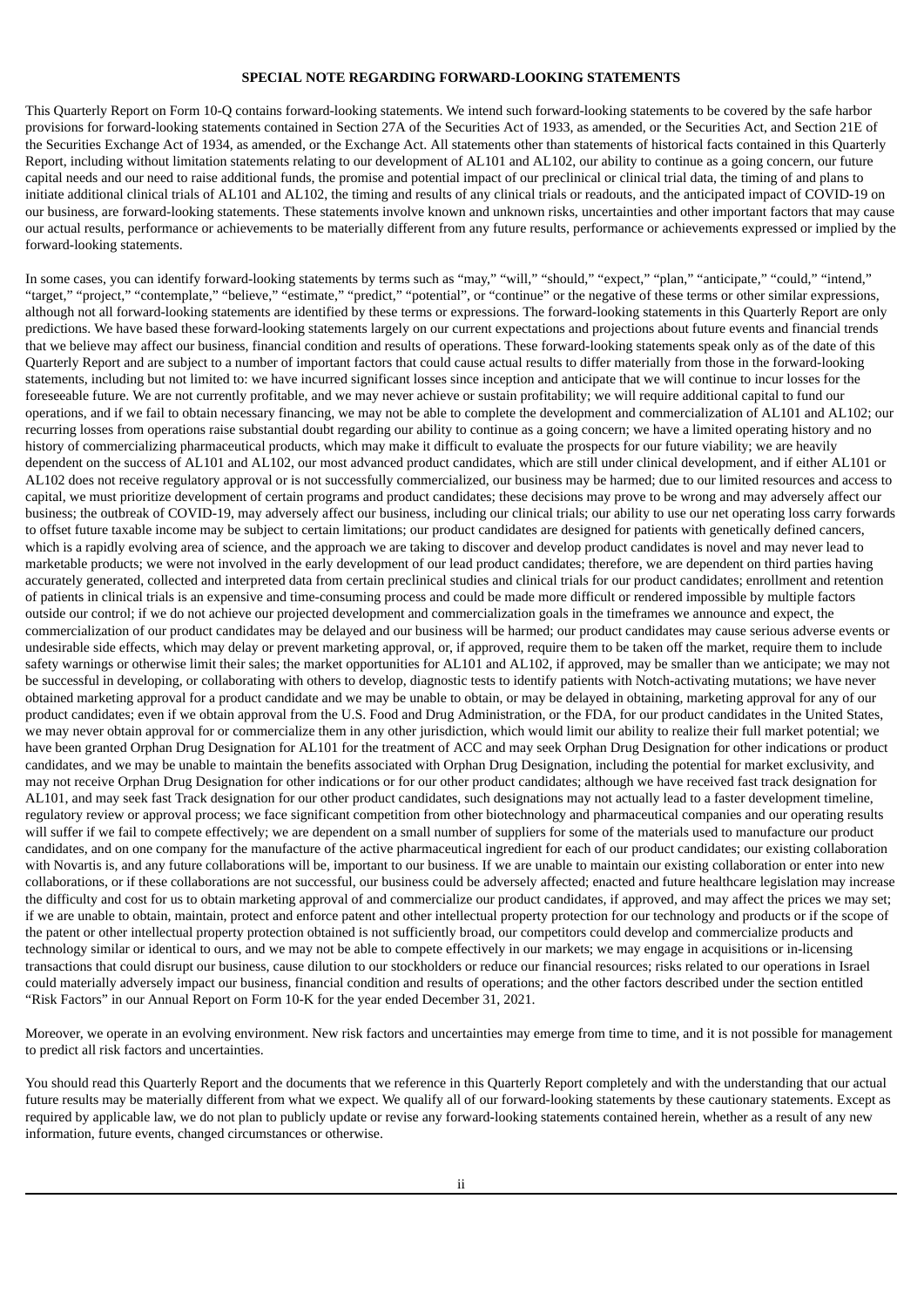# **PART I—FINANCIAL INFORMATION**

# **AYALA PHARMACEUTICALS, INC. CONDENSED CONSOLIDATED BALANCE SHEETS**

(In thousands, except share and per share amounts)

<span id="page-3-2"></span><span id="page-3-1"></span><span id="page-3-0"></span>

|                                                                                                                                                                                                                                                                                                               |              | March 31<br>2022 |     | December 31<br>2021 |
|---------------------------------------------------------------------------------------------------------------------------------------------------------------------------------------------------------------------------------------------------------------------------------------------------------------|--------------|------------------|-----|---------------------|
|                                                                                                                                                                                                                                                                                                               |              | (Unaudited)      |     |                     |
| <b>CURRENT ASSETS:</b><br><b>Cash and Cash Equivalents</b>                                                                                                                                                                                                                                                    | \$           | 27,050           | \$  | 36,982              |
| Short-term Restricted Bank Deposits                                                                                                                                                                                                                                                                           |              | 122              |     | 122                 |
| <b>Trade Receivables</b>                                                                                                                                                                                                                                                                                      |              | 638              |     |                     |
| Prepaid Expenses and other Current Assets                                                                                                                                                                                                                                                                     |              | 1,492            |     | 2,636               |
| <b>Total Current Assets</b>                                                                                                                                                                                                                                                                                   |              | 29,302           |     | 39,740              |
| <b>LONG-TERM ASSETS:</b>                                                                                                                                                                                                                                                                                      |              |                  |     |                     |
| <b>Other Assets</b>                                                                                                                                                                                                                                                                                           | $\mathbb{S}$ | 255              | \$  | 267                 |
| Property and Equipment, Net                                                                                                                                                                                                                                                                                   |              | 1,090            |     | 1,120               |
| <b>Total Long-Term Assets</b>                                                                                                                                                                                                                                                                                 |              | 1,345            |     | 1,387               |
| <b>Total Assets</b>                                                                                                                                                                                                                                                                                           | \$           | 30,647           | \$  | 41,127              |
| <b>LIABILITIES AND STOCKHOLDERS' EQUITY:</b>                                                                                                                                                                                                                                                                  |              |                  |     |                     |
| <b>CURRENT LIABILITIES:</b>                                                                                                                                                                                                                                                                                   |              |                  |     |                     |
| <b>Trade Payables</b>                                                                                                                                                                                                                                                                                         | \$           | 2,564            | \$  | 3,214               |
| <b>Other Accounts Payables</b>                                                                                                                                                                                                                                                                                |              | 2,793            |     | 3,258               |
| <b>Total Current Liabilities</b>                                                                                                                                                                                                                                                                              |              | 5,357            |     | 6,472               |
| <b>LONG TERM LIABILITIES:</b>                                                                                                                                                                                                                                                                                 |              |                  |     |                     |
| Long-term Rent Liability                                                                                                                                                                                                                                                                                      |              | 472              |     | 497                 |
| <b>Total Long-Term Liabilities</b>                                                                                                                                                                                                                                                                            | \$           | 472              | \$  | 497                 |
| STOCKHOLDERS' STOCKHOLDERS' EQUITY:                                                                                                                                                                                                                                                                           |              |                  |     |                     |
| Common Stock of \$0.01 par value per share; 200,000,000 shares authorized at December 31, 2021 and March 31,<br>2022; 14,085,283 and 14,080,383 shares issued at March 31, 2022 and December 31, 2021,<br>respectively; 13,972,778 and 13,956,035 shares outstanding at March 31, 2022 and December 31, 2021, |              |                  |     |                     |
| respectively                                                                                                                                                                                                                                                                                                  | \$           | 139              | \$. | 139                 |
| <b>Additional Paid-in Capital</b>                                                                                                                                                                                                                                                                             |              | 145,847          |     | 145,160             |
| <b>Accumulated Deficit</b>                                                                                                                                                                                                                                                                                    |              | (121, 168)       |     | (111, 141)          |
| <b>Total Stockholders' Equity</b>                                                                                                                                                                                                                                                                             |              | 24,818           |     | 34,158              |
| Total Liabilities and Stockholders' Equity                                                                                                                                                                                                                                                                    | \$           | 30,647           | \$  | 41,127              |

*See accompanying notes to unaudited condensed consolidated financial statements.*

1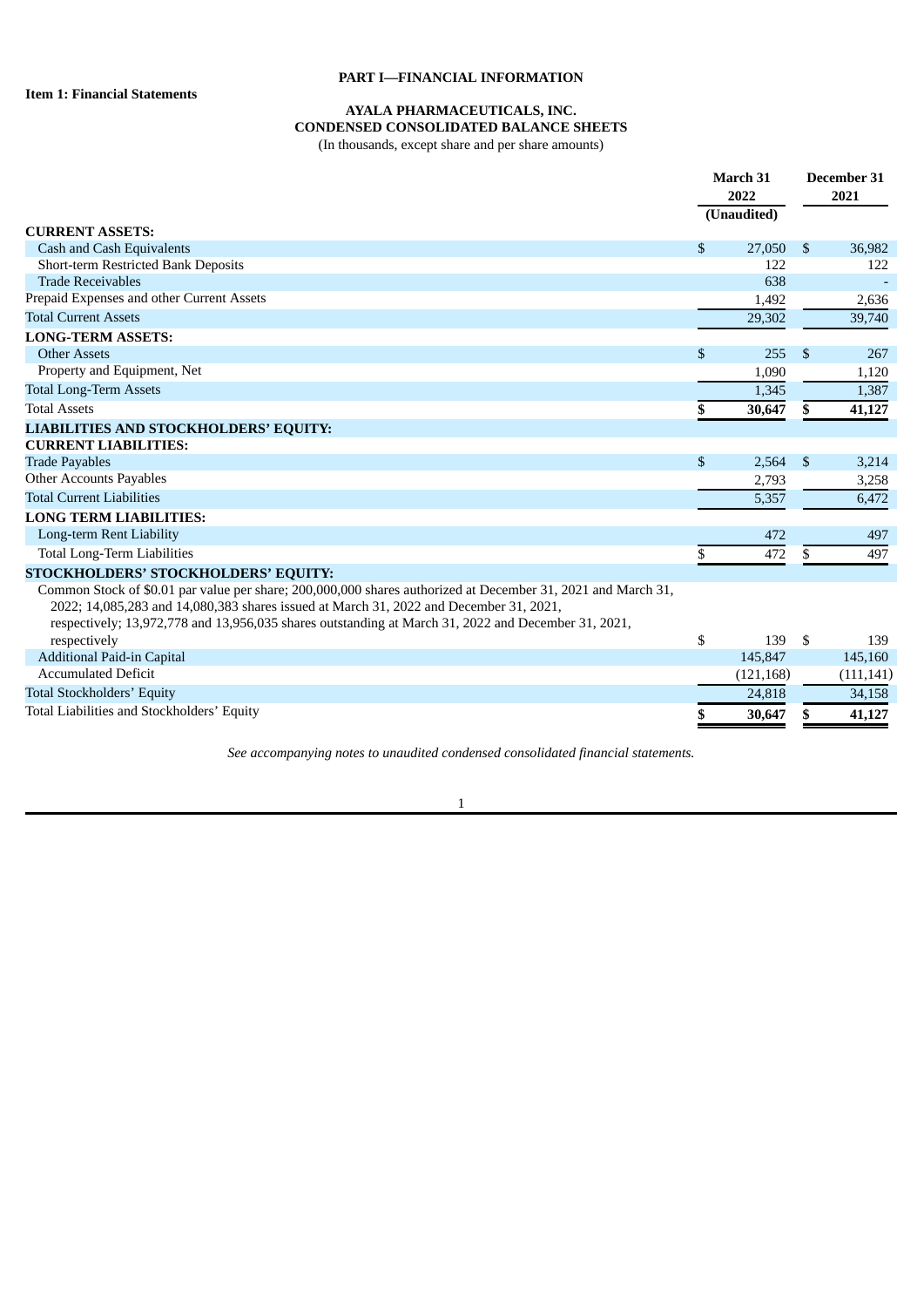# **AYALA PHARMACEUTICALS, INC. CONDENSED CONSOLIDATED STATEMENTS OF OPERATIONS** (Unaudited)

*(In thousands, except share & per share amounts)*

<span id="page-4-0"></span>

|                                                                           |            | For the<br>three months<br><b>Ended</b><br>March 31, |            |
|---------------------------------------------------------------------------|------------|------------------------------------------------------|------------|
|                                                                           | 2022       |                                                      | 2021       |
| Revenues from licensing agreement and others                              | SS.        | 458                                                  | 974        |
| Cost of services                                                          |            | (368)                                                | (974)      |
| Gross profit                                                              |            | 90                                                   |            |
| Operating expenses:                                                       |            |                                                      |            |
| Research and development                                                  |            | 7,503                                                | 6,925      |
| General and administrative                                                |            | 2,441                                                | 2,303      |
| <b>Total operating expenses</b>                                           |            | 9,944                                                | 9,228      |
| <b>Operating loss</b>                                                     |            | (9,854)                                              | (9,228)    |
| Financial Income (Loss), net                                              |            | 16                                                   | (92)       |
|                                                                           |            |                                                      |            |
| Loss before income tax                                                    |            | (9,838)                                              | (9,320)    |
| Taxes on income                                                           |            | (189)                                                | (248)      |
| Net loss attributable to common stockholders                              |            | (10,027)                                             | (9,568)    |
| Net Loss per share attributable to common stockholders, basic and diluted | \$         | $(0.66)$ \$                                          | (0.74)     |
| Weighted average common shares outstanding, basic and diluted             | 15,301,065 |                                                      | 12,888,340 |

*See accompanying notes to unaudited condensed consolidated financial statements.*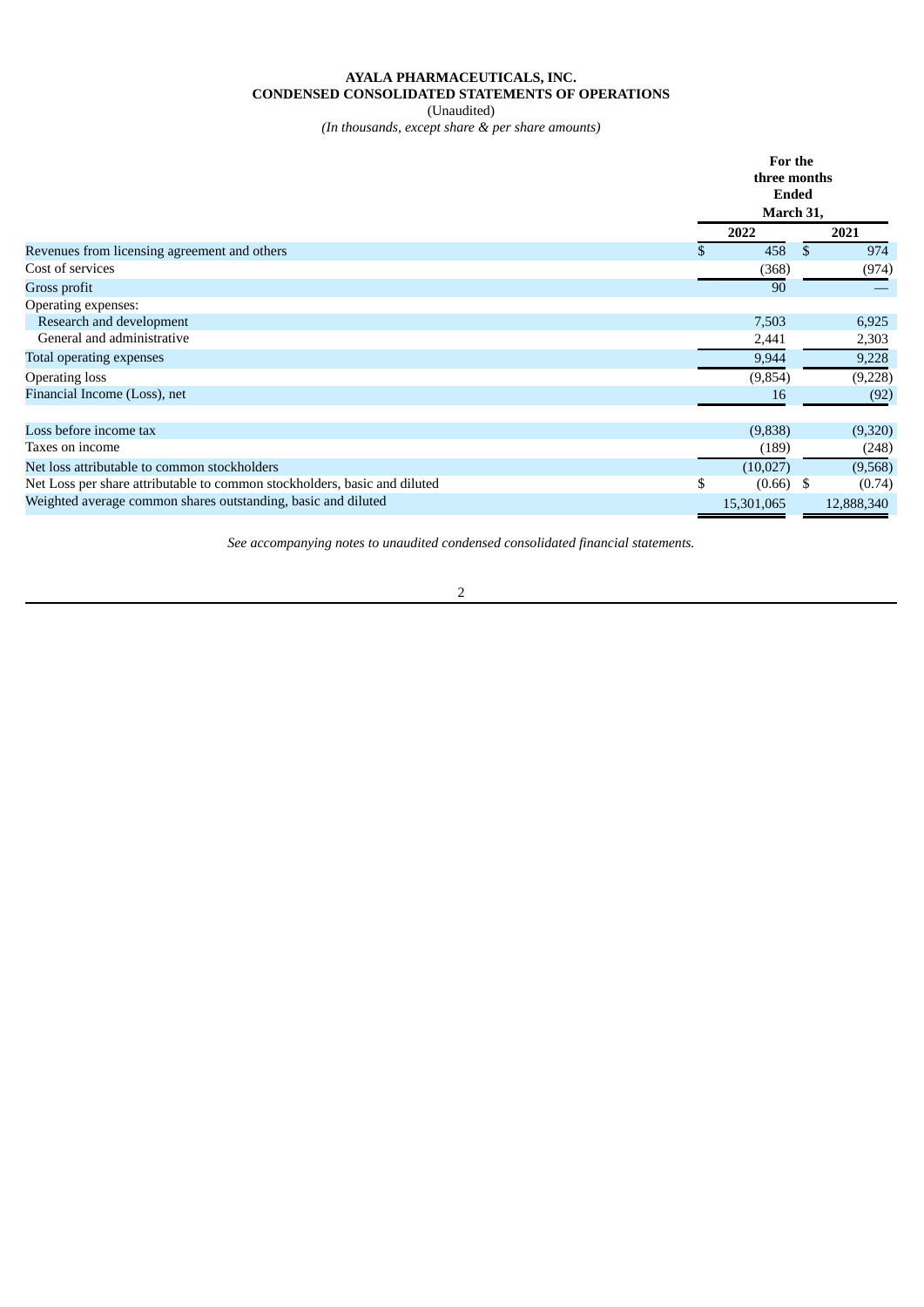# **AYALA PHARMACEUTICALS, INC. CONDENSED CONSOLIDATED STATEMENTS OF CHANGES IN STOCKHOLDERS' EQUITY**

(Unaudited)

(In thousands, except share and per share amounts)

<span id="page-5-0"></span>

|                                                           | <b>Common Stock</b> |                          | <b>Additional</b><br>Paid-in | Accumulated     |     | <b>Total</b><br>Stockholders' |
|-----------------------------------------------------------|---------------------|--------------------------|------------------------------|-----------------|-----|-------------------------------|
|                                                           | Number              | <b>Amount</b>            | <b>Capital</b>               | <b>Deficit</b>  |     | <b>Equity</b>                 |
| Balance as of December 31, 2020                           | 12,728,446          | \$<br>128                | \$<br>109,157                | \$<br>(70, 887) | \$. | 38,398                        |
| Share based compensation                                  | 4,434               | $\ast$                   | 852                          |                 |     | 852                           |
| <b>Exercise of stock options</b>                          | 6,000               | $\ast$                   | 30                           |                 |     | 30                            |
| Proceeds from Issuance of common stocks and warrants,     |                     |                          |                              |                 |     |                               |
| net of Issuance Cost of \$1,665                           | 333,333             | 3                        | 23,319                       |                 |     | 23,322                        |
| Net Loss                                                  |                     |                          |                              | (9,568)         |     | (9,568)                       |
| <b>Balance as of March 31, 2021</b>                       | 13,072,213          | 131                      | 133,358                      | \$<br>(80, 455) |     | 53,034                        |
|                                                           |                     |                          |                              |                 |     |                               |
| <b>Balance as of December 31, 2021</b>                    | 13,956,035          | 139                      | 145,160                      | (111, 141)      |     | 34,158                        |
| Share based compensation                                  | 11,843              | $\overline{\phantom{0}}$ | 643                          |                 |     | 643                           |
| Proceeds from Issuance of common stocks and warrants, net |                     |                          |                              |                 |     |                               |
| of Issuance Cost of \$3                                   | 4,900               |                          | 44                           |                 |     | 44                            |
| Net Loss                                                  |                     |                          |                              | (10,027)        |     | (10,027)                      |
| <b>Balance as of March 31, 2022</b>                       | 13,972,778          | 139                      | 145,847                      | (121, 168)      |     | 24,818                        |

\* Represents an amount lower than \$1.

*See accompanying notes to unaudited condensed financial statements.*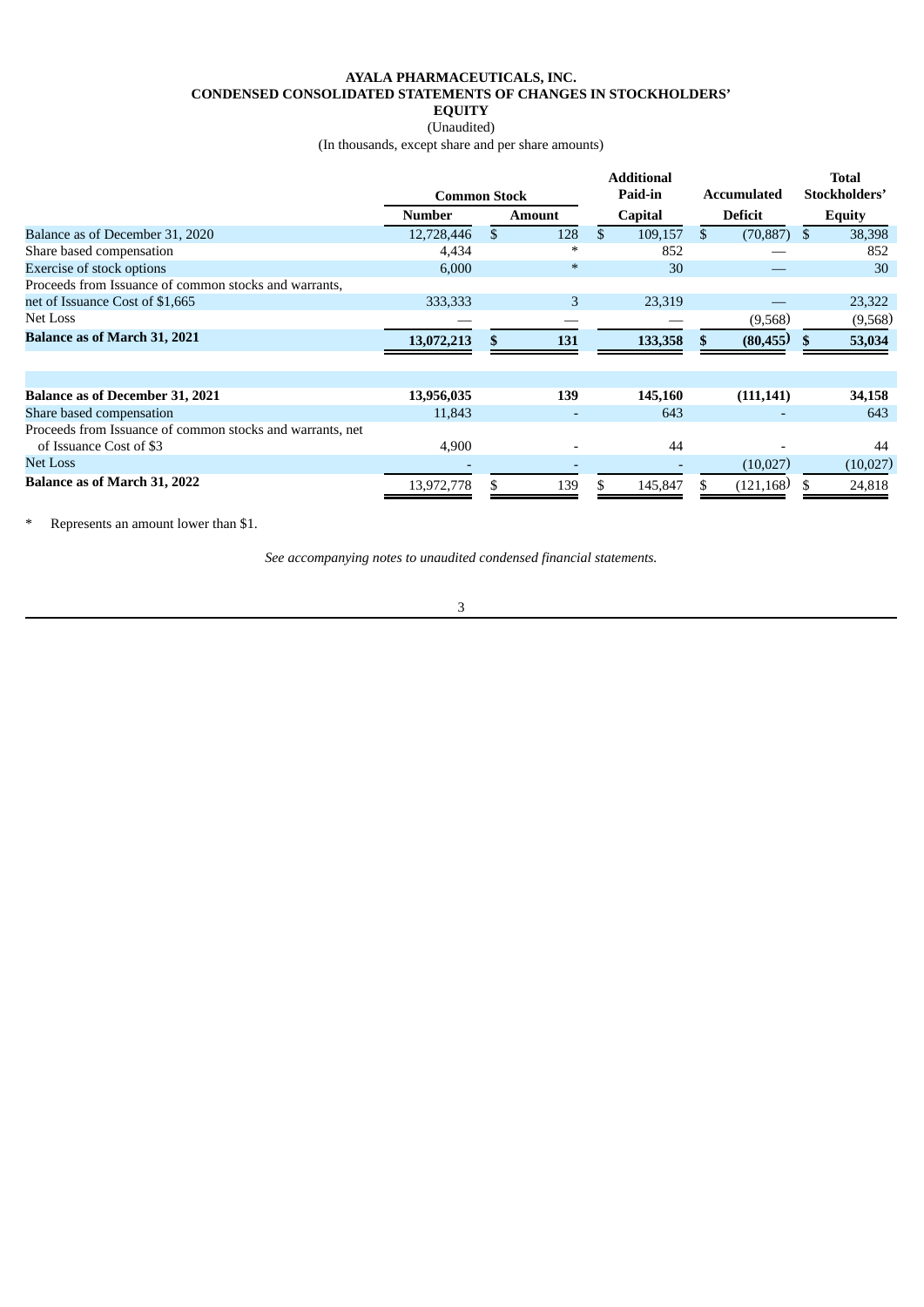# **AYALA PHARMACEUTICALS, INC. CONDENSED CONSOLIDATED STATEMENT OF CASH FLOWS** (Unaudited)

*(In thousands)*

<span id="page-6-0"></span>

|                                                                                      |     | <b>Three Months Ended</b> |    |                  |  |  |
|--------------------------------------------------------------------------------------|-----|---------------------------|----|------------------|--|--|
|                                                                                      |     | March 31.<br>2022         |    | March 31<br>2021 |  |  |
| <b>CASH FLOWS FROM OPERATING ACTIVITIES:</b>                                         |     |                           |    |                  |  |  |
| <b>Net Loss</b>                                                                      | \$. | $(10,027)$ \$             |    | (9,568)          |  |  |
| Adjustments to Reconcile Net Loss to Net Cash used in Operating Activities:          |     |                           |    |                  |  |  |
| <b>Shared Based Compensation</b>                                                     |     | 643                       |    | 852              |  |  |
| Depreciation                                                                         |     | 30                        |    | 164              |  |  |
| (Increase) decrease in Prepaid Expenses and Other Assets                             |     | 1,148                     |    | (88)             |  |  |
| (Increase) decrease in Trade Receivables                                             |     | (638)                     |    | 512              |  |  |
| Decrease in Trade Payable                                                            |     | (650)                     |    | (1,012)          |  |  |
| Decrease in other Accounts Payable                                                   |     | (490)                     |    | (509)            |  |  |
| Net Cash used in Operating Activities                                                |     | (9,984)                   |    | (9,649)          |  |  |
| <b>CASH FLOWS FROM INVESTING ACTIVITIES:</b>                                         |     |                           |    |                  |  |  |
| Net Cash provided by (used in) Investing Activities                                  |     |                           |    |                  |  |  |
| <b>CASH FLOWS FROM FINANCING ACTIVITIES:</b>                                         |     |                           |    |                  |  |  |
| Proceeds from Issuance of Shares, net of Issuance Cost of \$3                        |     | 44                        |    |                  |  |  |
| Issuance of shares and warrants, Net                                                 |     |                           |    | 23,612           |  |  |
| <b>Exercise of Stock Options</b>                                                     |     |                           |    | 30               |  |  |
| Net Cash provided by Financing Activities                                            |     | 44                        |    | 23,642           |  |  |
| Increase (decrease) in Cash and Cash Equivalents and Restricted Cash Equivalents     |     | (9,940)                   |    | 13,993           |  |  |
| Cash and Cash Equivalents and Restricted Cash Equivalents at Beginning of the period |     | 37,339                    |    | 42,370           |  |  |
| Cash and Cash Equivalents and Restricted Cash Equivalents at End of the period       | \$  | 27,399                    | \$ | 56,363           |  |  |
| SUPPLEMENTAL DISCLOSURE OF NON-CASH FINANCING ACTIVITIES                             |     |                           |    |                  |  |  |
| Non-cash deferred issuance costs                                                     | \$  | ٠                         | \$ | 290              |  |  |
| SUPPLEMENTAL DISCLOSURES OF CASH FLOW INFORMATION                                    |     |                           |    |                  |  |  |
| Tax Paid in Cash                                                                     | \$  | 64                        | \$ | 48               |  |  |
| Cash Received for Interest                                                           | \$  | 5                         | \$ | 3                |  |  |

Reconciliation of cash, cash equivalents and restricted bank deposits

|                                                                             | March 31,<br>2022 | March 31,<br>2021 |
|-----------------------------------------------------------------------------|-------------------|-------------------|
|                                                                             |                   |                   |
| Cash and Cash Equivalents                                                   | 27,050            | 56,030            |
| <b>Restricted Bank Deposits</b>                                             | 122               | 117               |
| Restricted Bank Deposits in Other Assets                                    | 227               | 216               |
| Cash and Cash Equivalents and Restricted Bank Deposits at End of the Period | 27,399            | 56,363            |

*See accompanying notes to unaudited condensed consolidated financial statements*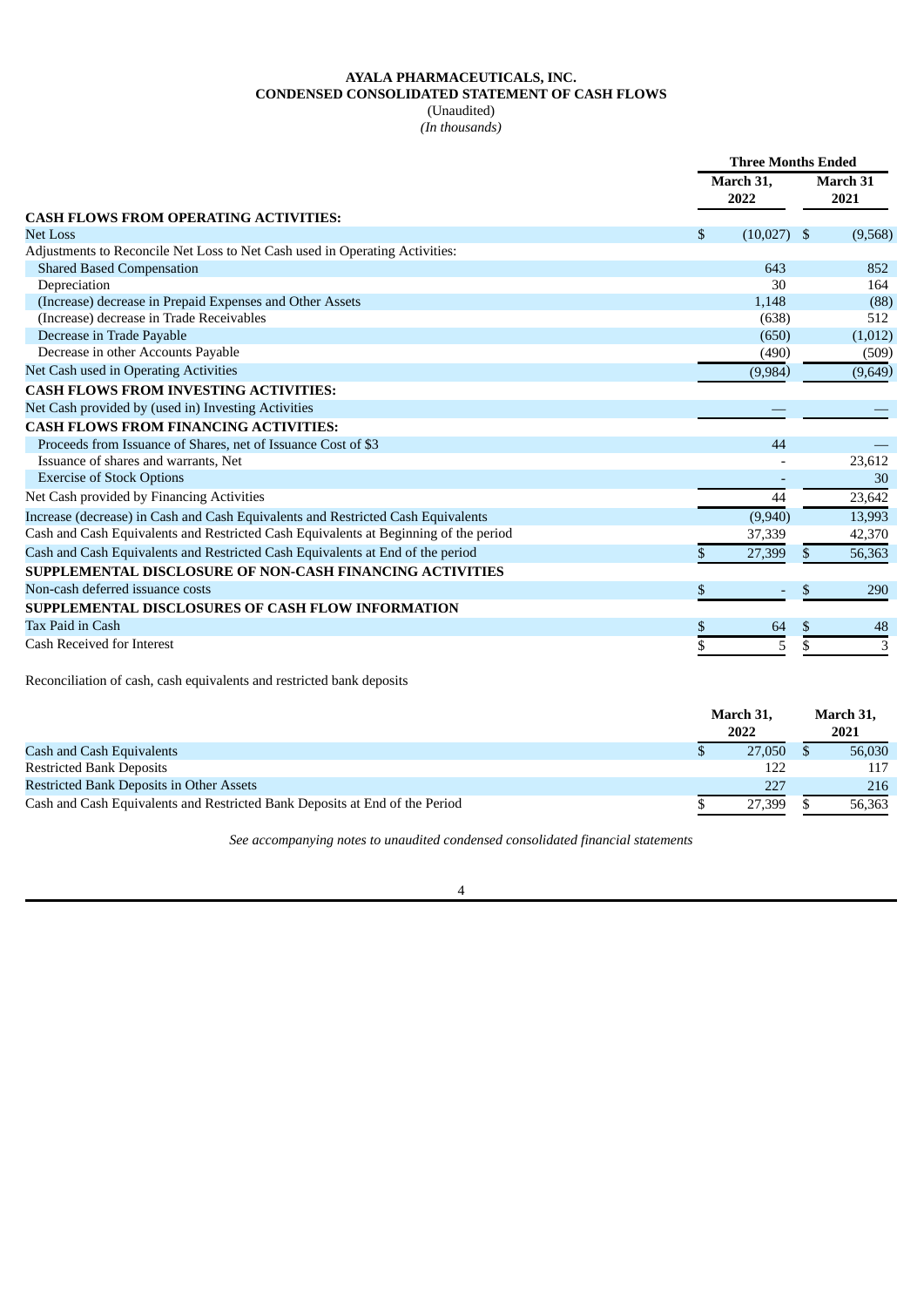# <span id="page-7-0"></span>**NOTE 1—SIGNIFICANT ACCOUNTING POLICIES**

#### **General**

- a) Ayala Pharmaceuticals, Inc. (the "Company") was incorporated in November 2017. The Company is a clinical stage oncology company dedicated to developing and commercializing small molecule therapeutics for patients suffering from rare and aggressive cancers, primarily in genetically defined patient populations. The Company's current portfolio of product candidates, AL101 and AL102, target the aberrant activation of the Notch pathway with gamma secretase inhibitors.
- b) In 2017, the Company entered into an exclusive worldwide license agreement with respect to AL101 and AL102. See note 4.
- c) The Company's lead product candidates, AL101 and AL102, have completed preclinical and Phase 1 studies. AL102 is currently being evaluated in a pivotal Phase 2/3 trial (RINGSIDE) in patients with Desmoids tumors and is being evaluated in a Phase 1 clinical trial in combination with Novartis' BMCA targeting agent, WVT078, in Patients with relapsed/refractory Multiple Myeloma. AL101 is currently being evaluated in a Phase 2 trial (ACCURACY) in patients with recurrent/metastatic adenoid cystic carcinoma ("R/M ACC") bearing Notch-activating mutations is ongoing.
- d) The Company has a wholly-owned Israeli subsidiary, Ayala-Oncology Israel Ltd. (the "Subsidiary"), which was incorporated in November 2017.

### *Initial Public Offering and Other Transactions*

On May 12, 2020, the Company completed the sale of shares of its common stock in its IPO. In connection with the IPO, the Company issued and sold 3,940,689 shares of its common stock, par value \$0.01 per share ("Common Stock") including 274,022 shares associated with the partial exercise on June 4, 2020 of the underwriters' option to purchase additional shares, at a price to the public of \$15.00 per share, resulting in net proceeds to the Company of approximately \$52.2 million after deducting underwriting discounts and commissions and offering expenses payable by the Company. All shares issued and sold were registered pursuant to a registration statement on Form S-1 (File No. 333-236942), as amended, declared effective by the U.S. Securities and Exchange Commission (the "Commission") on May 7, 2020.

In connection with the IPO, the Company effected a one-for-two reverse stock split of its Common Stock which became effective on May 4, 2020. Upon the closing of the IPO, all of the outstanding shares of Series A preferred stock and Series B preferred stock automatically converted into an aggregate of 3,715,222 shares of Common Stock. Subsequent to the closing of the IPO, there were no preferred shares outstanding.

On February 19, 2021, the Company entered into a Securities Purchase Agreement (the "2021 Purchase Agreement") with the purchasers named therein (the "Investors"). Pursuant to the 2021 Purchase Agreement, the company agreed to sell (i) an aggregate of 333,333 shares of our common stock (the "Private Placement Shares"), par value \$0.01 per share, together with warrants to purchase an aggregate of 116,666 shares of its Common Stock with an exercise price of \$18.10 per share (the "Common Warrants"), for an aggregate purchase price of \$4,999,995.00 and (ii) pre-funded warrants to purchase an aggregate of 1,333,333 shares of its Common Stock with an exercise price of \$0.01 per share (the "Pre-Funded Warrants" and collectively with the Common Warrants, the "Private Placement Warrants"), together with an aggregate of 466,666 Common Warrants, for an aggregate purchase price of \$19,986,661.67 (collectively, the "Private Placement"). The Private Placement closed on February 23, 2021.

In June 2021, the Company entered into an Open Market Sales Agreement, or the Sales Agreement, with Jefferies LLC, or Jefferies, as sales agent, pursuant to which the Company may, from time to time, issue and sell Common Stock with an aggregate value of up to \$200.0 million in "at-the-market" offerings, under its Registration Statement on Form S-3 (File No. 333-256792) filed with the SEC on June 4, 2021 (the "ATM"). Sales of Common Stock, if any, pursuant to the Sales Agreement, may be made in sales deemed to be an "at the market offering" as defined in Rule 415(a) of the Securities Act, including sales made directly through The Nasdaq Global Market or on any other existing trading market for its Common Stock. Pursuant to the Sales Agreement, during the year ended December 31, 2021, the Company sold a total of 827,094 shares of Common Stock for total gross proceeds of approximately \$10.4 million. During the three months ended March 31, 2022, the Company sold a total of 4,900 shares of Common Stock for total gross proceeds of approximately \$47 thousand.

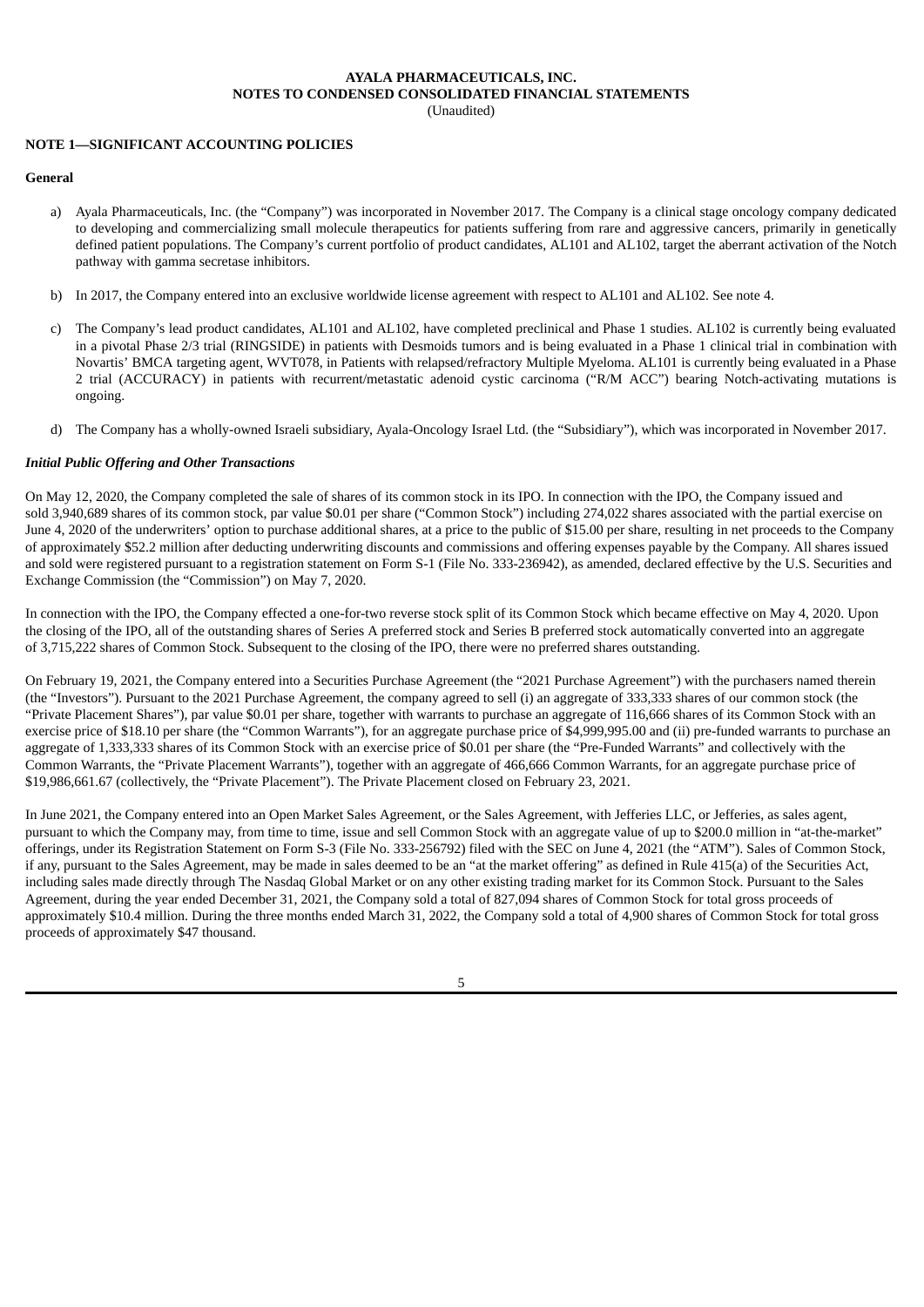# **NOTE 1—SIGNIFICANT ACCOUNTING POLICIES (continued):**

#### *Going Concern*

The Company has incurred recurring losses since inception as a research and development organization and has an accumulated deficit of \$121.2 million as of March 31, 2022. For the three months ended March 31, 2022, the Company used approximately \$10.0 million of cash in operations. The Company has relied on its ability to fund its operations through public and private equity financings. The Company expects operating losses and negative cash flows to continue at significant levels in the future as it continues its clinical trials. As of March 31, 2022, the Company had approximately \$27.4 million in cash and cash equivalents and restricted bank deposits, which, without additional funding, the Company believes will not be sufficient to meet its obligations within the next twelve months from the date of issuance of these consolidated financial statements. The Company plans to continue to fund its operations through public or private debt and equity financings, but there can be no assurances that such financing will continue to be available to the Company on satisfactory terms, or at all. If the Company is unable to obtain funding, the Company would be forced to delay, reduce or eliminate its research and development programs, which could adversely affect its business prospects, or the Company may be unable to continue operations. As such, those factors raise substantial doubt about the Company's ability to continue as a going concern.

The condensed consolidated financial statements have been prepared assuming that the Company will continue as a going concern. Therefore, the condensed consolidated financial statements for the three months ended March 31, 2022 do not include any adjustments to reflect the possible future effects on the recoverability and classification of assets or the amounts and classification of liabilities that may result from uncertainty related to the Company's ability to continue as a going concern.

### *Basis of Presentation*

The accompanying unaudited condensed consolidated financial statements of the Company have been prepared in accordance with accounting principles generally accepted in the United States ("GAAP") for interim financial information. Accordingly, they do not include all of the information and notes required by GAAP for annual financial statements. In the opinion of management, all adjustments (of a normal recurring nature) considered necessary for a fair statement of the results for the interim periods presented have been included. Operating results for the interim period are not necessarily indicative of the results that may be expected for the full year.

These unaudited condensed consolidated financial statements should be read in conjunction with the audited consolidated financial statements for the year ended December 31, 2021 included in the Company's Annual Report on Form 10-K filed for the year ended December 31, 2021 (the "Annual Report") with the Securities and Exchange Commission (the "SEC"). The comparative balance sheet at December 31, 2021 has been derived from the audited financial statements at that date. The Company's significant accounting policies have not changed materially from those included in Note 2 of the Company's audited consolidated financial statements for the year ended December 31, 2021 included in the Company's Annual Report, unless otherwise stated.

#### *Use of estimates*

The preparation of financial statements in conformity with U.S. GAAP requires management to make estimates, judgments and assumptions that affect the amounts reported in the consolidated financial statements and accompanying notes. The Company's management believes that the estimates, judgment and assumptions used are reasonable based upon information available at the time they are made. These estimates, judgments and assumptions can affect the reported amounts of assets and liabilities and disclosure of contingent assets and liabilities at the dates of the consolidated financial statements. Actual results could differ from those estimates.

# *Net Loss per Share*

Basic loss per share is computed by dividing the net loss by the weighted average number of shares of Common Stock outstanding during the period. Diluted loss per share is computed by dividing the net loss by the weighted average number of shares of Common Stock outstanding together with the number of additional shares of Common Stock that would have been outstanding if all potentially dilutive shares of Common Stock had been issued. Diluted net loss per share is the same as basic net loss per share in periods when the effects of potentially dilutive shares of Common Stock are antidilutive.

The calculation of basic and diluted loss per share includes 1,333,333 warrants with an exercise price of \$0.01 for the three ended March 31, 2022 and 2021.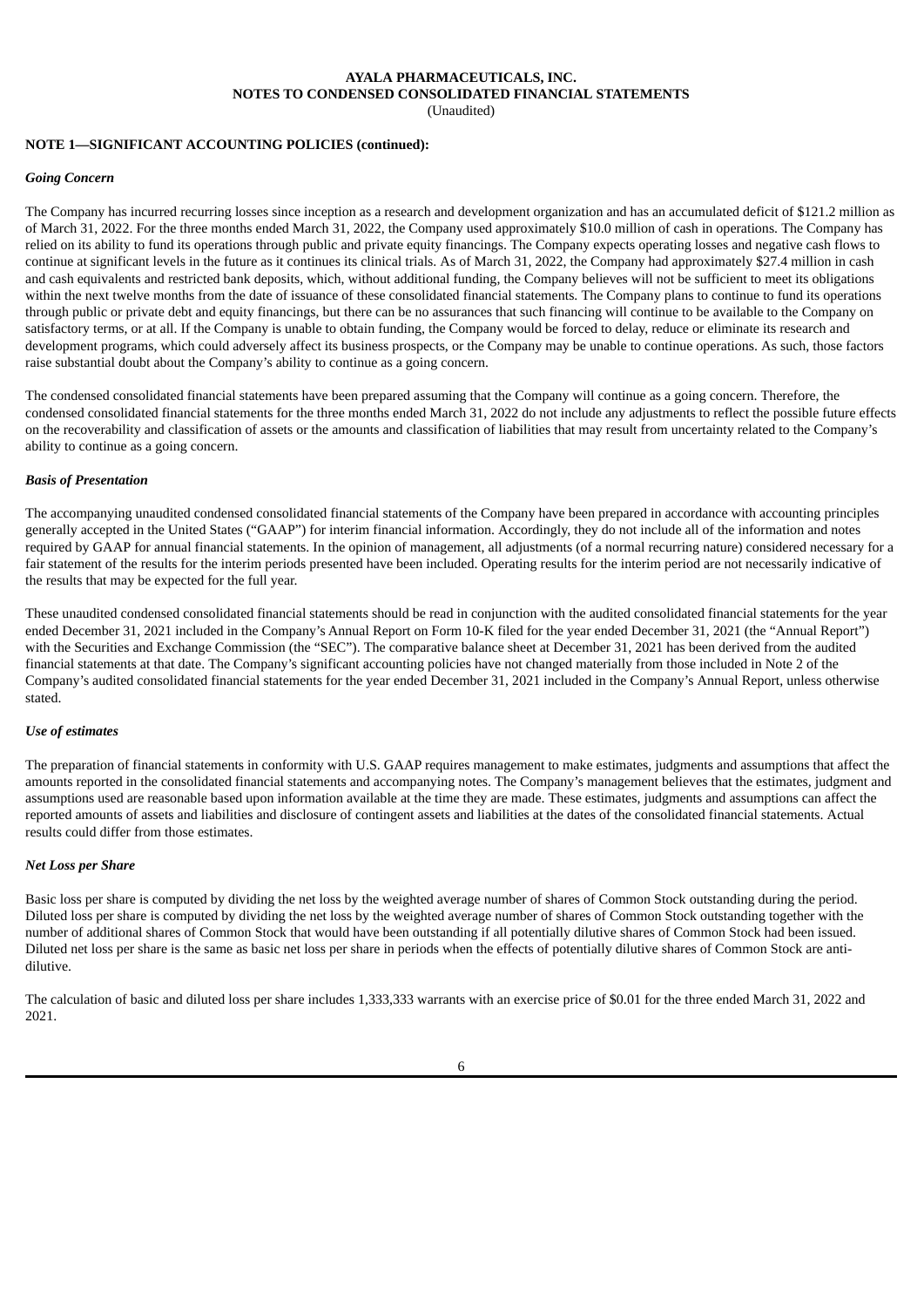(Unaudited)

# **NOTE 1—SIGNIFICANT ACCOUNTING POLICIES (continued):**

The calculation of diluted loss per share does not include 583,332 Warrants and 1,150,423 options outstanding to purchase common stock with anti-dilutive effect for the three ended March 31, 2022.

The calculation of diluted loss per share does not include 583,332 Warrants and 915,644 options outstanding to purchase common stock as of March 31, 2021.

#### *Newly Issued Accounting Pronouncements*

As an "emerging growth company," the Jumpstart Our Business Startups Act ("JOBS Act") allows the Company to delay adoption of new or revised accounting pronouncements applicable to public companies until such pronouncements are made applicable to private companies. The Company has elected to use this extended transition period under the JOBS Act. The adoption dates discussed below reflects this election.

In February 2016, the FASB issued ASU 2016-02—Leases, requiring the recognition of lease assets and liabilities on the balance sheet. The standard:

(a) clarifies the definition of a lease; (b) requires a dual approach to lease classification similar to current lease classifications; and (c) causes lessees to recognize leases on the balance sheet as a lease liability with a corresponding right-of-use asset for leases with a lease-term of more than 12 months. The standard is effective for the Company for fiscal years beginning after December 15, 2021, and interim periods within fiscal years beginning after December 15, 2022. The Company is currently evaluating the impact of adopting this new guidance on its financial statements.

In June 2016, the FASB issued ASU No. 2016-13 (Topic 326), Financial Instruments—Credit Losses: Measurement of Credit Losses on Financial Instruments, which replaces the existing incurred loss impairment model with an expected credit loss model and requires a financial asset measured at amortized cost to be presented at the net amount expected to be collected. The guidance will be effective for the Company for fiscal years beginning after December 15, 2022. Early adoption is permitted. The Company is currently evaluating the effect that ASU 2016-13 will have on its consolidated financial statements.

In December 2019, the FASB issued ASU No. 2019-12, Income Taxes (Topic 740): Simplifying the Accounting for Income Taxes, which simplifies the accounting for income taxes by removing a variety of exceptions within the framework of ASC 740. These exceptions include the exception to the incremental approach for intra-period tax allocation in the event of a loss from continuing operations and income or a gain from other items (such as other comprehensive income), and the exception to using general methodology for the interim period tax accounting for year-to-date losses that exceed anticipated losses. The guidance will be effective for the Company beginning January 1, 2022, and interim periods in fiscal years beginning January 1, 2023. Early adoption is permitted. The Company is currently evaluating the effect that ASU 2019-12 will have on its condensed consolidated financial statements and related disclosures.

#### *Recently issued and adopted pronouncements*

In August 2020, the Financial Accounting Standards Board ("FASB") issued Accounting Standards Update No. 2020-06, Debt—Debt with Conversion and Other Options (Subtopic 470-20) and Derivatives and Hedging—Contracts in Entity's Own Equity (Subtopic 815-40): Accounting for Convertible Instruments and Contracts in an Entity's Own Equity (ASU 2020-06), which simplifies the accounting for certain financial instruments with characteristics of liabilities and equity, including convertible instruments and contracts on an entity's own equity. This guidance also eliminates the treasury stock method to calculate diluted earnings per share for convertible instruments and requires the use of the if-converted method. ASU 2020-06 is effective for fiscal years beginning after December 15, 2023, and interim periods within those fiscal years. Early adoption is permitted for fiscal years beginning after December 15, 2020. The Company elected to early adopt ASU 2020-06 on January 1, 2022. Currently this ASU has no impact on our consolidated financial statements.

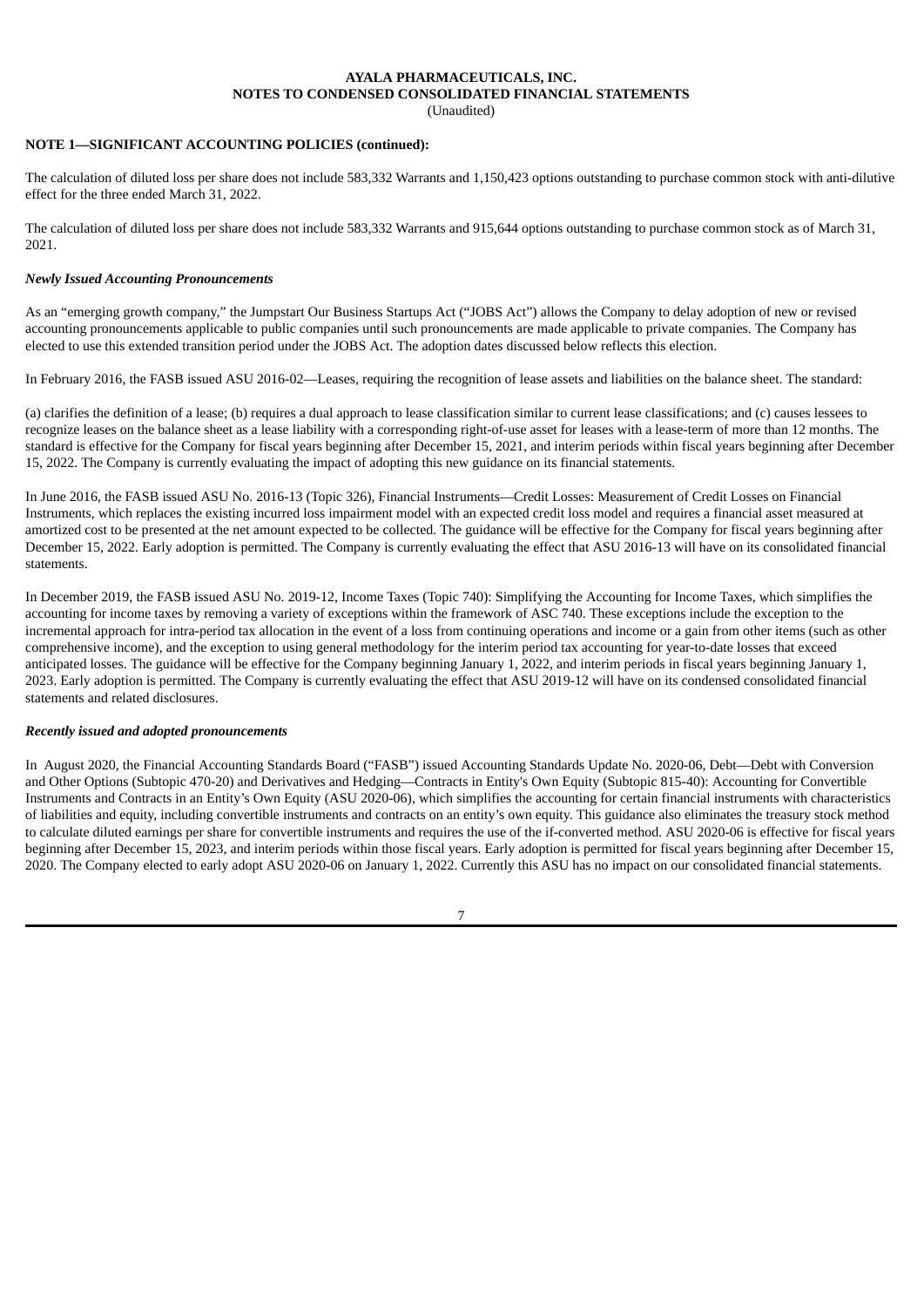# (Unaudited)

# **NOTE 2—REVENUES**

The Company recognizes revenue in accordance with ASC Topic 606, Revenue from Contracts with Customers, which applies to all contracts with customers. Under Topic 606, an entity recognizes revenue when its customer obtains control of promised goods or services, in an amount that reflects the consideration that the entity expects to receive in exchange for those goods or services. To determine revenue recognition for arrangements that an entity determines are within the scope of Topic 606, the entity performs the following five steps:

- (i) identify the contract(s) with a customer;
- (ii) identify the performance obligations in the contract;
- (iii) determine the transaction price;
- (iv) allocate the transaction price to the performance obligations in the contract; and
- (v) recognize revenue when (or as) the entity satisfies a performance obligation.

At contract inception, once the contract is determined to be within the scope of Topic 606, the Company assesses the goods or services promised within the contract and determines those that are performance obligations and assesses whether each promised good or service is distinct.

Customer option to acquire additional goods or services gives rise to a performance obligation in the contract only if the option provides a material right to the customer that it would not receive without entering into that contract.

In a contract with multiple performance obligations, the Company must develop estimates and assumptions that require judgment to determine the underlying stand-alone selling price for each performance obligation, which determines how the transaction price is allocated among the performance obligations.

The Company evaluates each performance obligation to determine if it can be satisfied at a point in time or over time.

Revenue is recognized when control of the promised goods or services is transferred to the customers, in an amount that reflects the consideration the Company expects to be entitled to receive in exchange for those goods or services.

In December 2018, the Company entered into an evaluation, option and license agreement (the "Novartis Agreement") with Novartis International Pharmaceutical Limited ("Novartis") for which the Company is paid for its research and development costs.

The Company concluded that there is one distinct performance obligation under the Novartis Agreement: Research and development services, an obligation which is satisfied over time.

Revenue associated with the research and development services in the amounts of approximately \$0.5 million and \$1.0 were recognized in the three months ended March 31, 2022 and 2021, respectively.

The Company concluded that progress towards completion of the research and development performance obligation related to the Novartis Agreement is best measured in an amount proportional to the expenses relative to the total estimated expenses. The Company periodically reviews and updates its estimates, when appropriate, which may adjust revenue recognized for the period. Most of the company's revenues derive from the Novartis Agreement, for which revenues consist of reimbursable research and development costs.

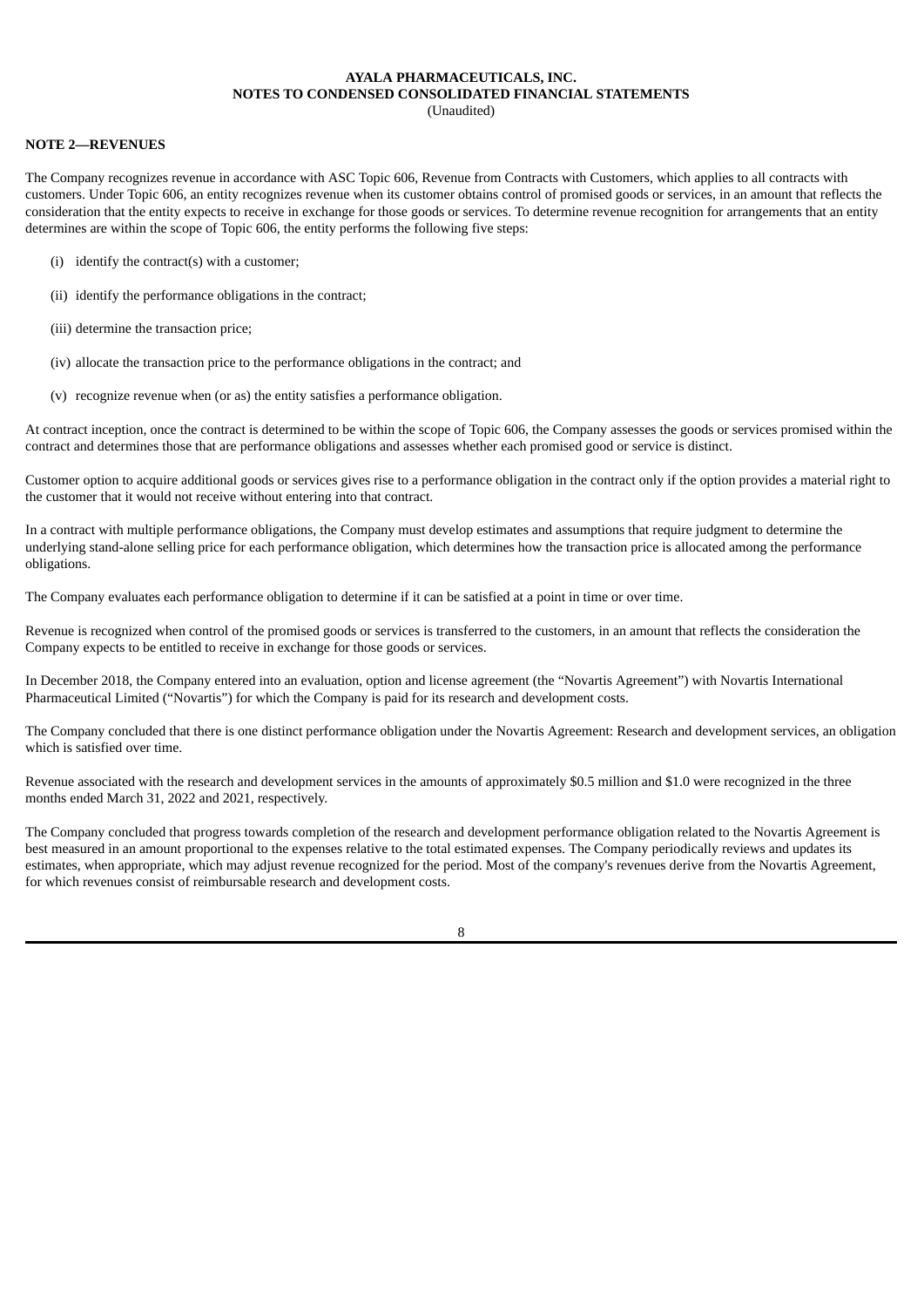# (Unaudited)

# **NOTE 3—TAX**

The Company has reviewed the tax positions taken, or to be taken, in its tax returns for all tax years currently open to examination by a taxing authority. As of March 31, 2022 and 2021, the Company has recorded an uncertain tax position liability exclusive of interest and penalties of \$1 million and \$0.7 million, respectively, which were classified as other long-term liabilities. As of March 31, 2022 and 2021, the Company accrued interest related to uncertain tax positions of \$51 thousand and \$30 thousand, respectively. The interest is recorded as part of financial expenses. These uncertain tax positions would impact the Company's effective tax rate, if recognized. A reconciliation of the Company's unrecognized tax benefits is below:

|                                                                                     |              | Three months<br>ended<br>March 31,<br>2022 | Year<br>ended<br>December 31,<br>2021 |
|-------------------------------------------------------------------------------------|--------------|--------------------------------------------|---------------------------------------|
|                                                                                     |              | (in thousands)                             |                                       |
| Uncertain tax position at the beginning of the period                               | <sup>S</sup> | 858                                        | 581                                   |
| Additions for uncertain tax position of prior years (foreign exchange and interest) |              |                                            | 17                                    |
| Additions for tax positions of current period                                       |              | 92                                         | 260                                   |
| Uncertain tax position at the end of the period                                     |              | 956                                        | 858                                   |

The Company files U.S. federal, various U.S. state and Israeli income tax returns. The associated tax filings remain subject to examination by applicable tax authorities for a certain length of time following the tax year to which those filings relate. In the United States and Israel, the 2017 and subsequent tax years remain subject to examination by the applicable taxing authorities as of March 31, 2022.

# **NOTE 4—COMMITMENTS AND CONTINGENT**

#### *Liabilities Lease*

In January 2019, the Subsidiary signed a new lease agreement. The term of the lease is for 63 months and includes an option to extend the lease for an additional 60 months. As part of the agreement, the lessor also provided the Company with finance in in the amount of approximately \$0.5 million paid in arrears for of leasehold improvements. The financing was recorded as a Long-Term Rent Liability. In June 2020, the Company signed a new lease agreement. The term of the lease is for 30 months. The minimum rental payments under operating leases as of March 31, 2022, are as follows (in thousands):

# **Year ended December 31,**

| 2022 | 306            |
|------|----------------|
| 2023 | 409            |
| 2024 | $\overline{a}$ |
|      | 360            |

The Subsidiary obtained a bank guarantee in the amount of approximately \$0.2 million for its new office lease agreement.

#### *Asset Transfer and License Agreement with Bristol-Myers Squibb Company.*

In November 2017, the Company entered into a license agreement, or the BMS License Agreement, with Bristol-Myers Squibb Company, or BMS, under which BMS granted the Company a worldwide, non-transferable, exclusive, sublicensable license under certain patent rights and know-how controlled by BMS to research, discover, develop, make, have made, use, sell, offer to sell, export, import and commercialize AL101 and AL102, or the BMS Licensed Compounds, and products containing AL101 or AL102, or the BMS Licensed Products, for all uses including the prevention, treatment or control of any human or animal disease, disorder or condition.

Under the BMS License Agreement, the Company is obligated to use commercially reasonable efforts to develop at least one BMS Licensed Product. The Company has sole responsibility for, and bear the cost of, conducting research and development and preparing all regulatory filings and related submissions with respect to the BMS Licensed Compounds and/or BMS Licensed Products. BMS has assigned and transferred all INDs for the BMS Licensed Compounds to the Company. The Company is also required to use commercially reasonable efforts to obtain regulatory approvals in certain major market countries for at least one BMS Licensed Product, as well as to effect the first commercial sale of and commercialize each BMS Licensed Product after obtaining such regulatory approval. The Company has sole responsibility for, and bear the cost of, commercializing BMS Licensed Products. For a limited period of time, the Company may not, engage directly or indirectly in the clinical development or commercialization of a Notch inhibitor molecule that is not a BMS Licensed Compound.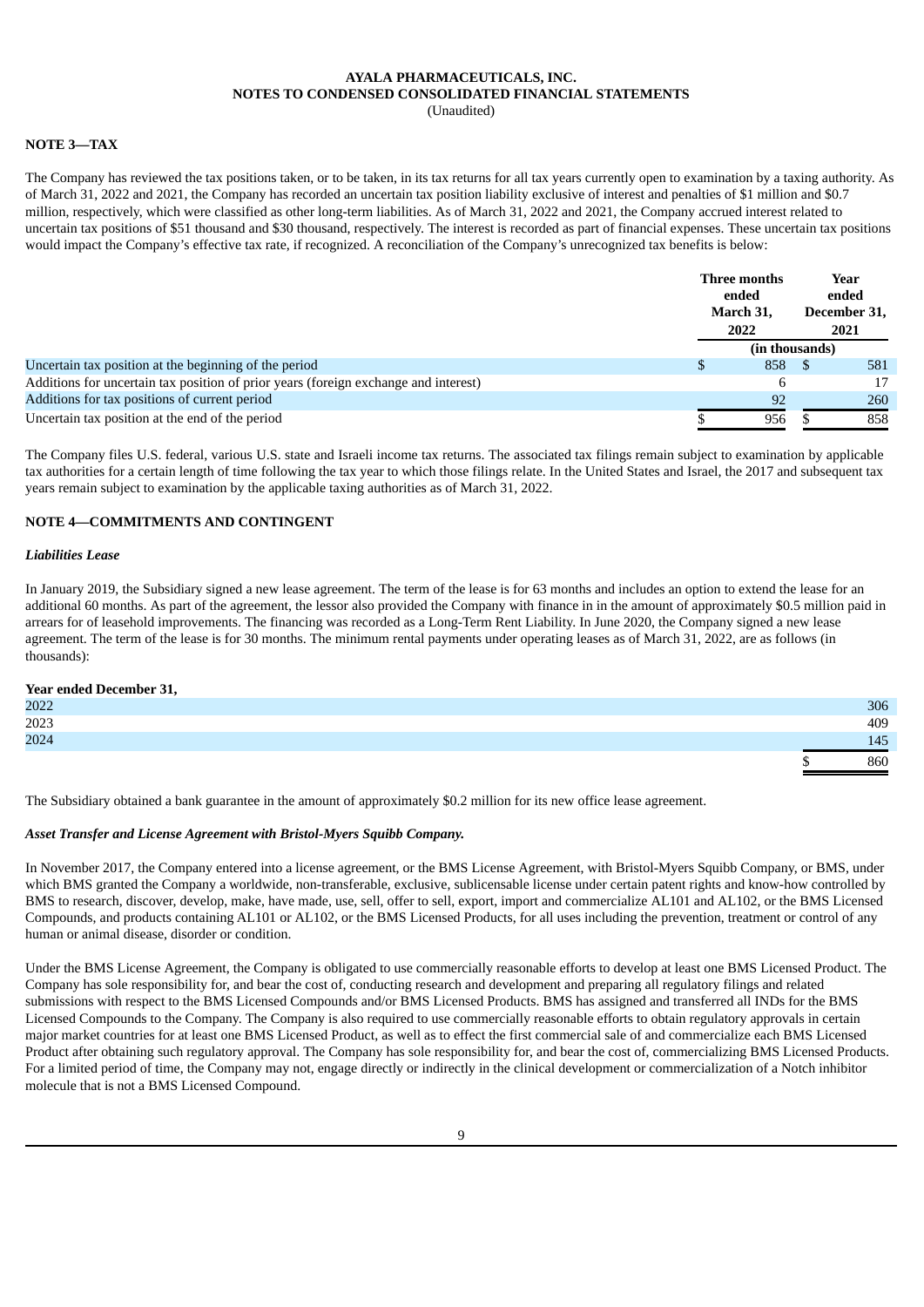(Unaudited)

# **NOTE 4—COMMITMENTS AND CONTINGENT (continued):**

The Company is required to pay BMS payments upon the achievement of certain development or regulatory milestone events of up to \$95 million in the aggregate with respect to the first BMS Licensed Compound to achieve each such event and up to \$47 million in the aggregate with respect to each additional BMS Licensed Compound to achieve each such event. The Company is also obligated to pay BMS payments of up to \$50 million in the aggregate for each BMS Licensed Product that achieves certain sales-based milestone events and tiered royalties on net sales of each BMS Licensed Product by the Company or its affiliates or sublicensees at rates ranging from a high single-digit to low teen percentage, depending on the total annual worldwide net sales of each such Licensed Product. If the Company sublicenses or assigns any rights to the licensed patents, the BMS Licensed Compounds and/or the BMS Licensed Products, the Company is required to share with BMS a portion of all consideration received from such sublicense or assignment, ranging from a mid-teen to mid-double-digit percentage, depending on the development stage of the most advanced BMS Licensed Compound or BMS Licensed Product that is subject to the applicable sublicense or assignment, but such portion may be reduced based on the milestone or royalty payments that are payable by the Company to BMS under the BMS License Agreement.

The Company accounted for the acquisition of the rights granted by BMS as an asset acquisition because it did not meet the definition of a business. The Company recorded the total consideration transferred and value of shares issued to BMS as research and development expense in the consolidated statement of operations as incurred since the acquired the rights granted by BMS represented in-process research and development and had no alternative future use.

The Company accounts for contingent consideration payable upon achievement of sales milestones in such asset acquisitions when the underlying contingency is resolved.

The BMS License Agreement remains in effect, on a country-by-country and BMS Licensed Product-by-BMS Licensed Product basis, until the expiration of royalty obligations with respect to a given BMS Licensed Product in the applicable country. Royalties are paid on a country-by-country and BMS Licensed Product-by-BMS Licensed Product basis from the first commercial sale of a particular BMS Licensed Product in a country until the latest of 10 years after the first commercial sale of such BMS Licensed Product in such country, (b) when such BMS Licensed Product is no longer covered by a valid claim in the licensed patent rights in such country, or (c) the expiration of any regulatory or marketing exclusivity for such BMS Licensed Product in such country. Any inventions, and related patent rights, invented solely by either party pursuant to activities conducted under the BMS License Agreement shall be solely owned by such party, and any inventions, and related patent rights, conceived of jointly by the Company and BMS pursuant to activities conducted under the BMS License Agreement shall be jointly owned by the Company and BMS, with BMS's rights thereto included in the Company's exclusive license. The Company has the first right—with reasonable consultation with, or participation by, BMS—to prepare, prosecute, maintain and enforce the licensed patents, at the Company's expense.

BMS has the right to terminate the BMS License Agreement in its entirety upon written notice to the Company (a) for insolvency-related events involving the Company, (b) for the Company's material breach of the BMS License Agreement if such breach remains uncured for a defined period of time, for the Company's failure to fulfill its obligations to develop or commercialize the BMS Licensed Compounds and/or BMS Licensed Products not remedied within a defined period of time following written notice by BMS, or (d) if the Company or its affiliates commence any action challenging the validity, scope, enforceability or patentability of any of the licensed patent rights. The Company has the right to terminate the BMS License Agreement (a) for convenience upon prior written notice to BMS, the length of notice dependent on whether a BMS Licensed Project has received regulatory approval, (b) upon immediate written notice to BMS for insolvency-related events involving BMS, (c) for BMS's material breach of the BMS License Agreement if such breach remains uncured for a defined period of time, or (d) on a BMS Licensed Compound-by-BMS Licensed Compound and/or BMS Licensed Product-by-BMS Licensed Product basis upon immediate written notice to BMS if the Company reasonably determine that there are unexpected safety and public health issues relating to the applicable BMS Licensed Compounds and/or BMS Licensed Products.

Upon termination of the BMS License Agreement in its entirety by the Company for convenience or by BMS, the Company grants an exclusive, nontransferable, sublicensable, worldwide license to BMS under certain of its patent rights that are necessary to develop, manufacture or commercialize BMS Licensed Compounds or BMS Licensed Products. In exchange for such license, BMS must pay the Company a low single-digit percentage royalty on net sales of the BMS Licensed Compounds and/or BMS Licensed Products by it or its affiliates, licensees or sublicensees, provided that the termination occurred after a specified developmental milestone for such BMS Licensed Compounds and/ or BMS Licensed Products.

### *Option and License Agreement with Novartis International Pharmaceutical Ltd.*

In December 2018, the Company entered into an evaluation, option and license agreement, or the Novartis Option Agreement, with Novartis International Pharmaceutical Limited, or Novartis, pursuant to which Novartis agreed to conduct certain studies to evaluate AL102 in combination with its B-cell maturation antigen, or BCMA, therapies in multiple myeloma, and the Company agreed to supply AL102 for such studies. All supply and development costs associated with such evaluation studies are fully borne by Novartis.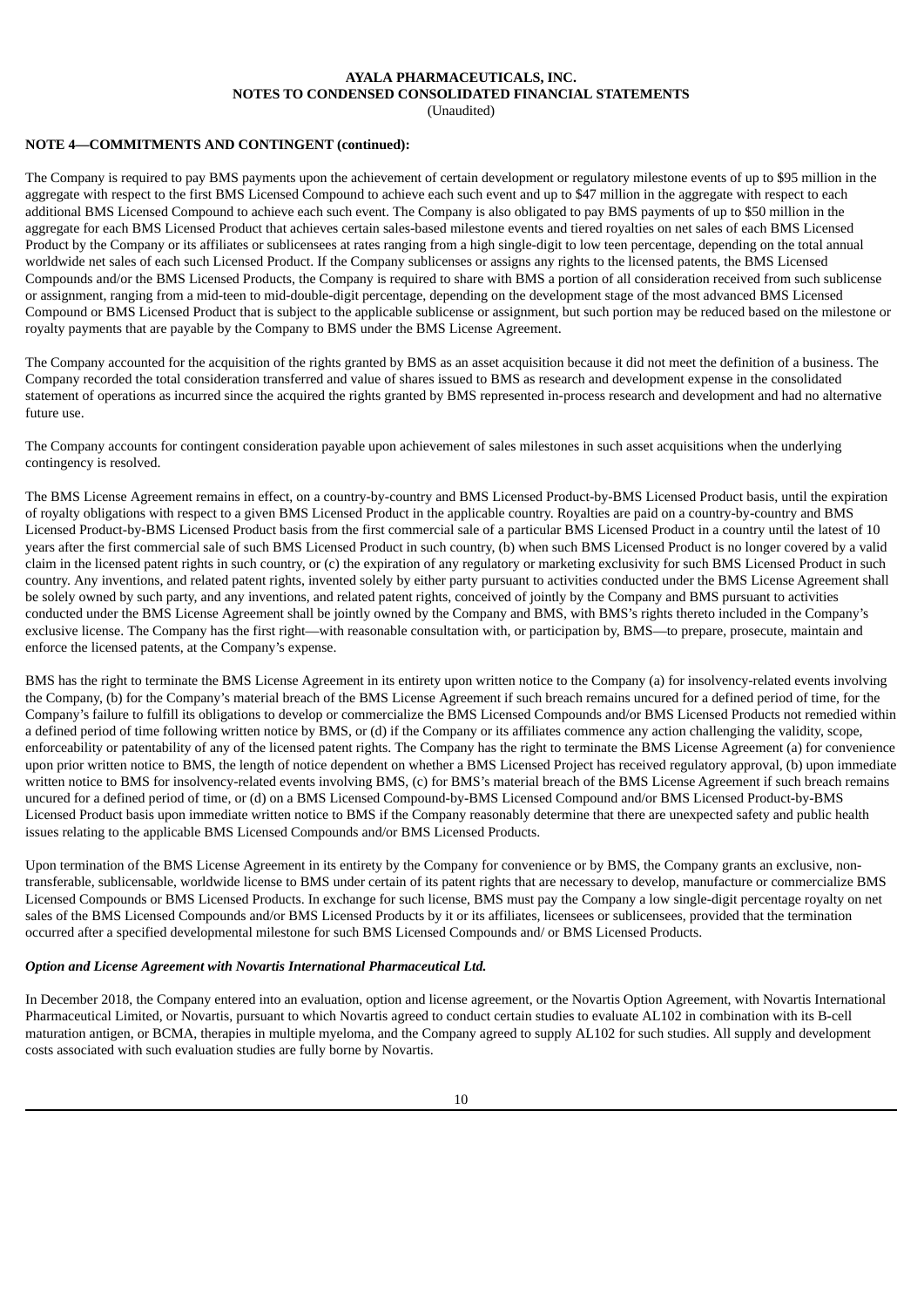(Unaudited)

# **NOTE 4—COMMITMENTS AND CONTINGENT (continued):**

Under the Novartis Option Agreement, the Company granted Novartis an exclusive option to obtain an exclusive (including as to the Company and its affiliates), sublicensable (subject to certain terms and conditions), worldwide license and sublicense (as applicable) under certain patent rights and knowhow controlled by the Company (including applicable patent rights and know-how that are licensed from BMS pursuant to the BMS License Agreement) to research, develop, manufacture (subject to the Company's non-exclusive right to manufacture and supply AL102 or the Novartis Licensed Product for Novartis) and commercialize AL102 or any pharmaceutical product containing AL102 as the sole active ingredient, or the Novartis Licensed Product, for the diagnosis, prophylaxis, treatment, or prevention of multiple myeloma in humans. The Company also granted Novartis the right of first negotiation for the license rights to conduct development or commercialization activities with respect to the use of AL102 for indications other than multiple myeloma. Additionally, from the exercise by Novartis of its option until the termination of the Novartis Option Agreement, the Company may not, either itself or through its affiliates or any other third parties, directly or indirectly research, develop or commercialize certain BCMA-related compounds for the treatment of multiple myeloma.

According to the agreement, Novartis shall pay the Company a low eight figure option exercise fee in order to exercise its option and activate its license, upon which the Company will be eligible to receive development, regulatory and commercial milestone payments of up to \$245 million in the aggregate and tiered royalties on net sales of Novartis Licensed Products by Novartis or its affiliates or sublicensees at rates ranging from a mid-single-digit to low double-digit percentage, depending on the total annual worldwide net sales of Novartis Licensed Products. Royalties will be paid on a country-by-country and Novartis Licensed Product-by-Novartis Licensed Product basis from the first commercial sale of a particular Novartis Licensed Product in a country until the latest of (a) 10 years after the first commercial sale of such Novartis Licensed Product in such country, (b) when such Novartis Licensed Product is no longer covered by a valid claim in the licensed patent rights in such country, or (c) the expiration of any regulatory or marketing exclusivity for such Novartis Licensed Product in such country. Contemporaneously with the Novartis Option Agreement, the Company entered into a stock purchase agreement and associated investment agreements, or the SPA, with Novartis' affiliate, Novartis Institutes for BioMedical Research, Inc., or NIBRI, pursuant to which NIBRI acquired a \$10 million equity stake in the Company.

Novartis shall own any inventions, and related patent rights, invented solely by it or jointly with the Company in connection with activities conducted pursuant to the Novartis Option Agreement. The Company will maintain first right to prosecute and maintain any patents licensed to Novartis, both before and after its exercise of its option. The Company maintain the first right to defend and enforce its patents prior to Novartis's exercise of its option, upon which Novartis gains such right with respect to patents included in the license.

The option granted to Novartis will remain in effect until the earlier of (a) 60 days following the last visit of the last subject in the evaluation studies, the termination of the Novartis Option Agreement, or (c) 36 months following the delivery by the Company to Novartis of sufficient amounts of clinical evaluation materials to conduct the anticipated clinical studies. The Novartis Option Agreement remains in effect until such time as no Novartis Licensed Product is being developed or commercialized by Novartis, its affiliates, or sublicensees (including distributors or commercial partners), unless terminated earlier. The Company has the right to terminate the Novartis Option Agreement (a) for Novartis's material breach if such breach remains uncured for 60 days (such cure period shall be extended for an additional period during which Novartis is making good faith efforts to cure such breach) or (b) for Novartis's failure to use commercially reasonable efforts to develop or commercialize AL102 and/or the Novartis Licensed Product not remedied within four months following written notice to Novartis. Novartis has the right to terminate the Novartis Option Agreement (a) in its entirety or on a country-bycountry basis for convenience, upon 60 days written notice to us, (b) for Company's material breach if such breach remains uncured for 60 days (such cure period shall be extended for an additional period during which Novartis is making good faith efforts to cure such breach) or (c) upon immediate written notice to the Company for insolvency-related events involving the Company.

# **NOTE 5—SUBSEQUENT EVENTS**

On May 16, 2022, the board of directors granted 427,160 shares of restricted stock to certain officer of the of the Company and its employees. The shares will vest (subject to continued service through the applicable vesting date) in 12 substantially equal installments occurring on completion of each successive three full months of service to the Company after the date of grant, so that all of the shares of restricted stock will be vested on the third anniversary of the grant date.

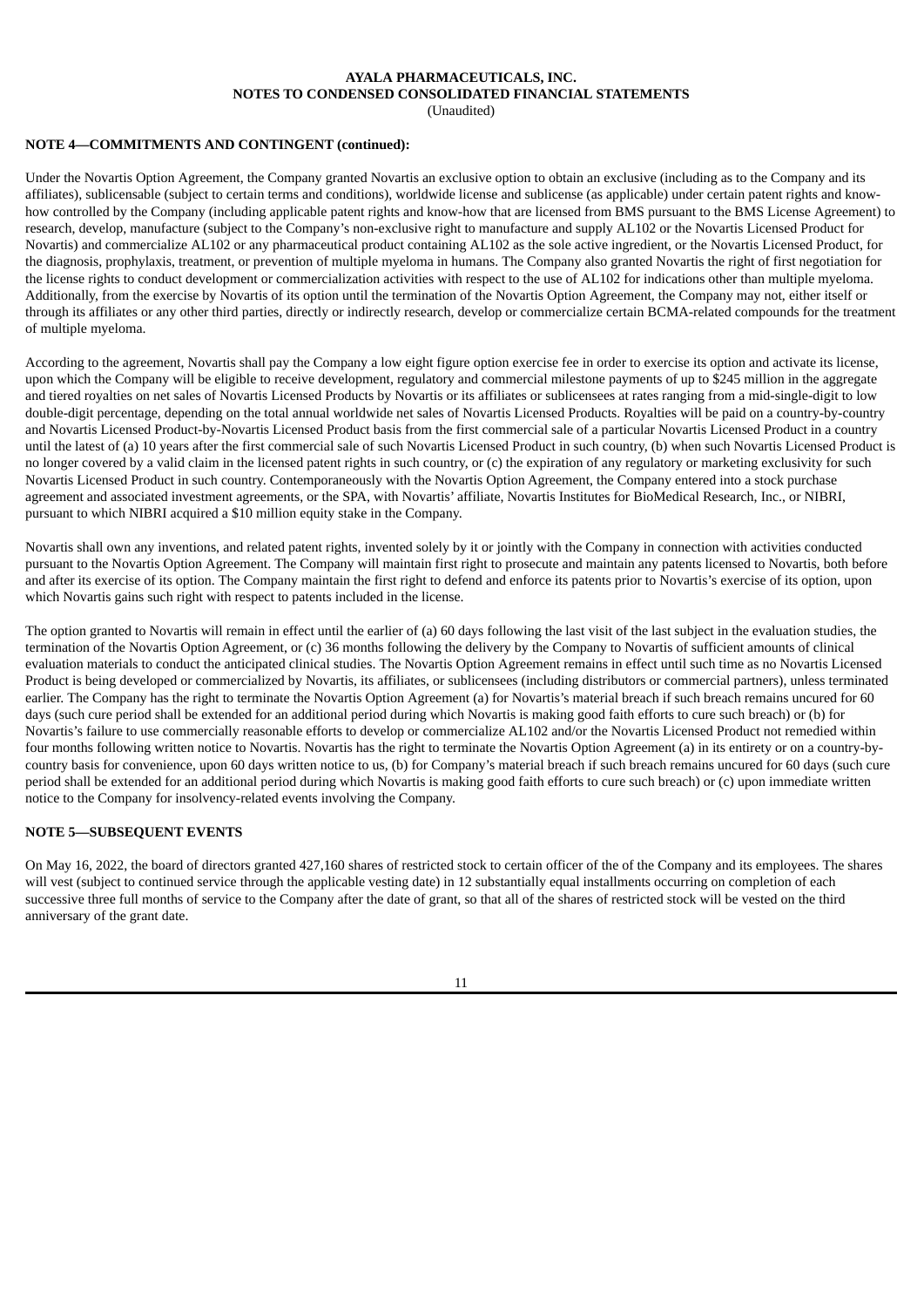### <span id="page-14-0"></span>**Item 2. Management's Discussion and Analysis of Financial Condition and Results of Operations.**

You should read the following discussion and analysis of our financial condition and results of operations together with our unaudited condensed consolidated financial statements and the related notes included elsewhere in this Quarterly Report on Form 10-Q. Some of the information contained in this discussion and analysis or set forth elsewhere in this Quarterly Report on Form 10-Q, including information with respect to our plans and strategy for our business and related financing, includes forward-looking statements that involve risks and uncertainties. As a result of many factors, including those factors set forth in the "Risk Factors" section of our Annual Report on Form 10-K for the fiscal year ended December 31, 2021 (the "Annual Report"), our actual results could differ materially from the results described in or implied by the forward-looking statements contained in the following discussion and analysis.

#### **Overview**

We are a clinical-stage oncology company focused on developing and commercializing small molecule therapeutics for patients suffering from rare and aggressive cancers, primarily in genetically defined patient populations. Our differentiated development approach is predicated on identifying and addressing tumorigenic drivers of cancer, through a combination of our bioinformatics platform and next-generation sequencing to deliver targeted therapies to underserved patient populations. Our current portfolio of product candidates, AL101 and AL102, targets the aberrant activation of the Notch pathway using gamma secretase inhibitors. Gamma secretase is the enzyme responsible for Notch activation and, when inhibited, turns off the Notch pathway activation. Aberrant activation of the Notch pathway has long been implicated in multiple solid tumor and hematological cancers and has often been associated with more aggressive cancers. In cancers, Notch is known to serve as a critical facilitator in processes such as cellular proliferation, survival, migration, invasion, drug resistance and metastatic spread, all of which contribute to a poorer patient prognosis. AL101 and AL102 are designed to address the underlying key drivers of tumor growth, and our initial Phase 2 clinical data of AL101 suggest that our approach may address shortcomings of existing treatment options. We believe that our novel product candidates, if approved, have the potential to transform treatment outcomes for patients suffering from rare and aggressive cancers.

Our product candidates, AL101 and AL102, are being developed as potent, selective, small molecule gamma secretase inhibitors, or GSIs. We obtained an exclusive, worldwide license to develop and commercialize AL101 and AL102 from Bristol-Myers Squibb Company, or BMS, in November 2017. BMS evaluated AL101 in three Phase 1 studies involving more than 200 total subjects and AL102 in a single Phase 1 study involving 36 subjects with various cancers who had not been prospectively characterized for Notch activation, and to whom we refer to as unselected subjects. While these Phase 1 studies did not report statistically significant overall results, clinical activity was observed across these studies in cancers in which Notch has been implicated as a tumorigenic driver.

We are currently evaluating AL102, our oral GSI for the treatment of desmoid tumors, in a Phase 2/3 pivotal study. Initial interim data read-out from Part A and dose selection is expected around mid-2022 with Part B of the study to commence immediately thereafter. Part B of the study will be a doubleblind placebo-controlled study enrolling up to 156 patients with progressive disease, randomized between AL102 or placebo. The study's primary endpoint will be progression free survival, or PFS with secondary endpoints including ORR, duration of response, or DOR and patient reported QOL measures.

In addition, we are collaborating with Novartis International Pharmaceutical Limited, or Novartis, to develop AL102 for the treatment of multiple myeloma, or MM, in combination with Novartis' B-cell maturation antigen, or BCMA, targeting therapies. The first patient was dosed with AL102 in combination with Novartis' BCMA targeting agent in April 2021.

We are currently evaluating AL101 as a monotherapy in an open-label Phase 2 clinical trial for the treatment of recurrent/metastatic adenoid cystic carcinoma, or R/M ACC, for patients bearing Notch-activating mutations. We refer to this trial as the ACCURACY trial. We use next-generation sequencing, or NGS, to identify patients with Notch-activating mutations, an approach that we believe will enable us to target the patient population with cancers that we believe are most likely to respond to and benefit from AL101 treatment. We chose to initially target R/M ACC based on our differentiated approach, which is comprised of: data generated in a Phase 1 study of AL101 in unselected, heavily pretreated subjects conducted by BMS, our own data generated in patient-derived xenograft models, our bioinformatics platform and our expertise in the Notch pathway.

We are currently conducting our ongoing Phase 2 ACCURACY trial for the treatment of recurrent/metastatic adenoid cystic carcinoma, or R/M ACC, in subjects with progressive disease and Notch-activating mutations. If approved, we believe that AL101 has the potential to be the first therapy approved by the FDA for patients with R/M ACC and address the unmet medical need of these patients. AL101 was granted Orphan Drug Designation in May 2019 for the treatment of adenoid cystic carcinoma, or ACC, and fast track designation in February 2020 for the treatment of R/M ACC. In the second quarter of 2020, we commenced dosing of patients in our ACCURACY trial for the treatment of R/M ACC with Notch-activating mutations at the higher dose of 6mg. We reported initial data from this trial in 2021 and plan to report additional data in mid 2022.

We are also developing AL102 for the treatment of T-ALL, an aggressive, rare form of T-cell specific leukemia. Based on findings from our Phase 1 study of AL101 and supporting data from our preclinical studies, we intend to commence a Phase 2 clinical trial of AL102 for the treatment of R/R T-ALL in the second half of 2022, subject to the impact of COVID-19 on our business.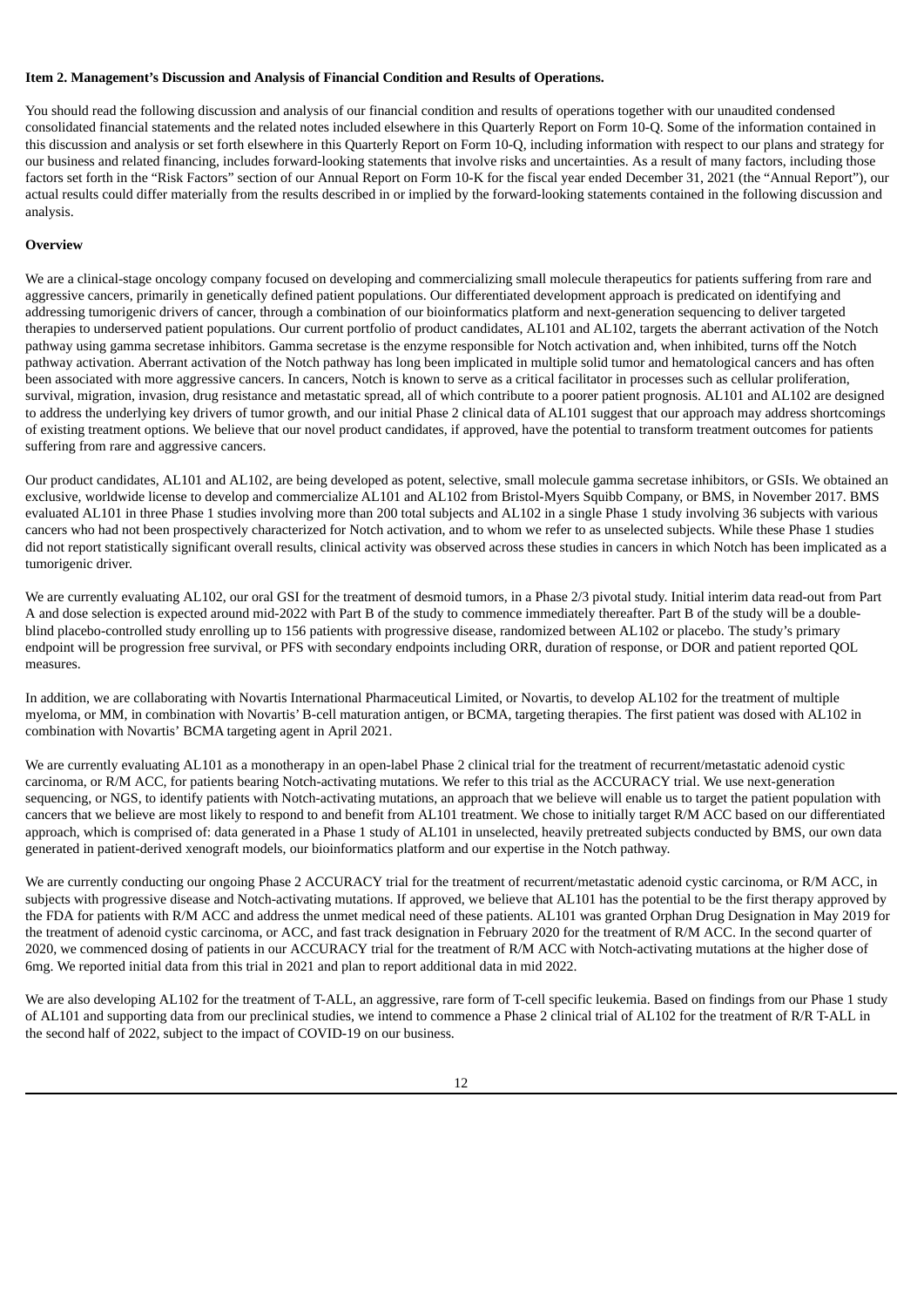As part of our efforts to focus our resources on the more advanced programs and studies including the RINGSIDE study in desmoid tumors and the ACCURACY study for ACC, we elected to discontinue the TENACITY trial, which was evaluating AL101 as a monotherapy in an open-label Phase 2 clinical trial for the treatment of patients with Notch-activated R/M TNBC.

We were incorporated as a Delaware corporation on November 14, 2017, and our headquarters is located in Rehovot, Israel. Our operations to date have been limited to organizing and staffing our company, business planning, raising capital and conducting research and development activities for our product candidates. To date, we have funded our operations primarily through the sales of common stock and convertible preferred stock.

We have incurred significant net operating losses in every year since our inception and expect to continue to incur significant expenses and increasing operating losses for the foreseeable future. Our net losses may fluctuate significantly from quarter to quarter and year to year and could be substantial. Our net losses were approximately \$10.0 million and \$9.6 million for the three months ended March 31, 2022 and 2021, respectively. As of March 31, 2022, we had an accumulated deficit of \$121.2 million. We anticipate that our expenses will increase significantly as we:

- advance our development of AL101 for the treatment of R/M ACC;
- advance our Phase 2/3 RINGSIDE pivotal trial of AL102 for the treatment of desmoid tumors, or obtain and conduct clinical trials for any other product candidates;
- assuming successful completion of our Phase 2 ACCURACY trial of AL101 for the treatment of R/M ACC, may be required by the FDA to complete Phase 3 clinical trials to support submission of a New Drug Application, or NDA, of AL101 for the treatment of R/M ACC;
- establish a sales, marketing and distribution infrastructure to commercialize AL101 and/or AL102, if approved, and for any other product candidates for which we may obtain marketing approval;
- collaborate with leading diagnostic companies to develop diagnostic tests for identifying patients with Notch-activating mutations;
- maintain, expand, protect and enforce our intellectual property portfolio;
- hire additional staff, including clinical, scientific, technical, regulatory operational, financial, commercial and other personnel, to execute our business plan; and
- add clinical, scientific, operational, financial and management information systems and personnel to support our product development and potential future commercialization efforts, and to enable us to operate as a public company.

We do not expect to generate revenue from product sales unless and until we successfully complete clinical development and obtain regulatory approval for a product candidate. Additionally, we currently use contract research organizations, or CROs, to carry out our clinical development activities. Furthermore, we incur additional costs associated with operating as a public company. As a result, we will need substantial additional funding to support our continuing operations, pursue our growth strategy and continue as a going concern. Until such time as we can generate significant revenue from product sales, if ever, we expect to fund our operations through public or equity offerings or debt financings, marketing and distribution arrangements and other collaborations, strategic alliances and licensing arrangements or other sources. We may, however, be unable to raise additional funds or enter into such other arrangements when needed on favorable terms or at all. Our failure to raise capital or enter into such other arrangements as and when needed would have a negative impact on our financial condition and our ability to develop our current or any future product candidates.

Because of the numerous risks and uncertainties associated with therapeutics product development, we are unable to predict accurately the timing or amount of increased expenses or when or if we will be able to achieve or maintain profitability. Even if we are able to generate revenue from product sales, we may not become profitable. If we fail to become profitable or are unable to sustain profitability on a continuing basis, then we may be unable to continue our operations at planned levels and be forced to reduce or terminate our operations.

As of March 31, 2022, we had cash and cash equivalents and restricted bank deposits of approximately \$27.4 million. Due to the uncertainty in securing additional funding, and the insufficient amount of cash and cash equivalent resources at December 31, 2021, we have concluded that substantial doubt exists with respect to our ability to continue as a going concern within one year after the date of the filing of this Quarterly Report on Form 10-Q. See "— Liquidity and Capital Resources." Substantial doubt about our ability to continue as a going concern may materially and adversely affect the price per share of our common stock, and it may be more difficult for us to obtain financing. If potential collaborators decline to do business with us or potential investors decline to participate in any future financings due to such concerns, our ability to increase our cash position may be limited. We will need to generate significant revenues to achieve profitability, and we may never do so. Because of the numerous risks and uncertainties associated with the development of our current and any future product candidates, the development of our platform and technology and because the extent to which we may enter into collaborations with third parties for development of any of our product candidates is unknown, we are unable to estimate the amounts of increased capital outlays and operating expenses required for completing the research and development of our product candidates.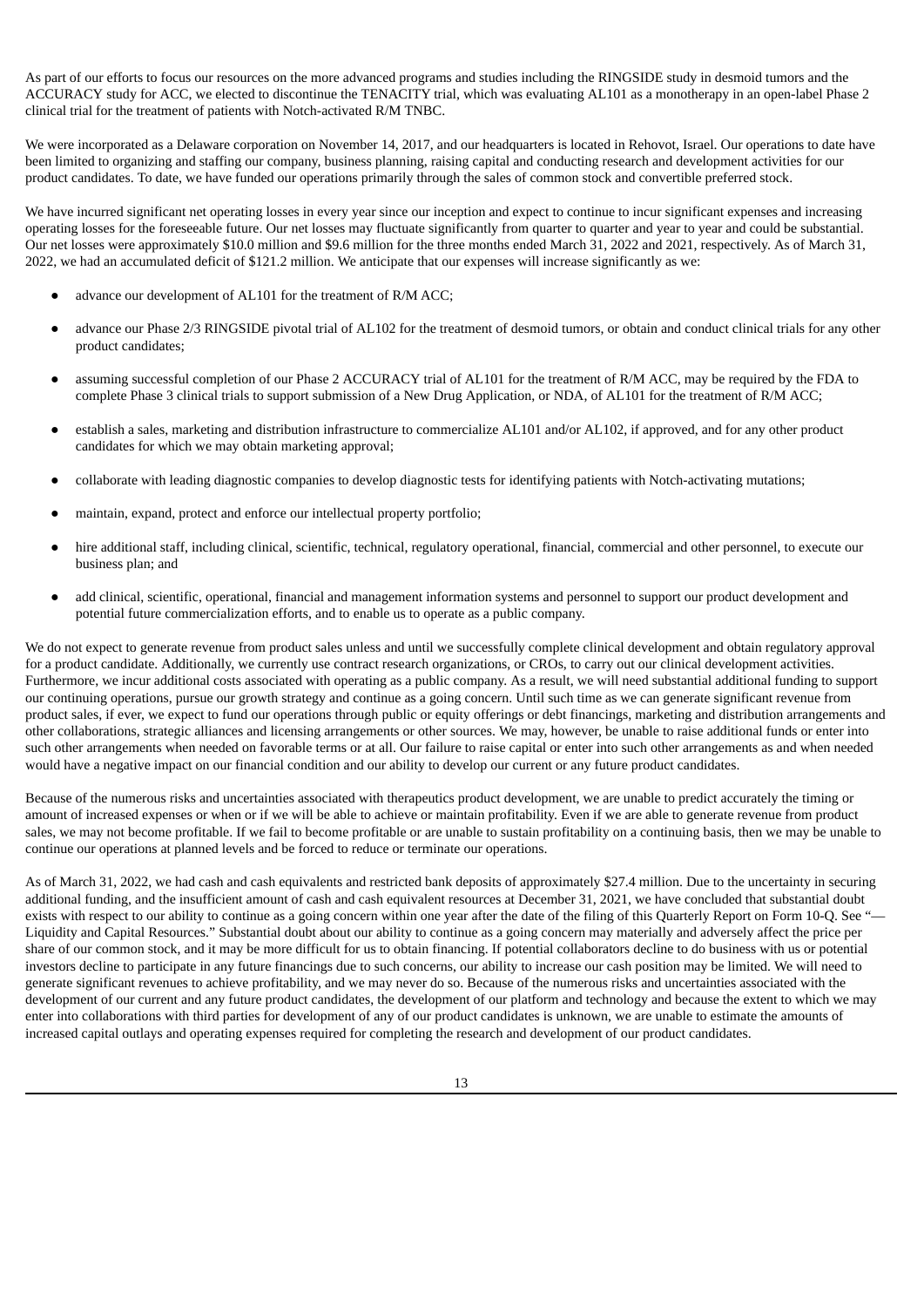If we raise additional funds through marketing and distribution arrangements and other collaborations, strategic alliances and licensing arrangements with third parties, we may be required to relinquish valuable rights to our technologies, intellectual property, future revenue streams or product candidates or grant licenses on terms that may not be favorable to us. If we are unable to raise additional funds through equity or debt financings when needed, we may be required to delay, limit, reduce or terminate product candidate development programs or future commercialization efforts, grant rights to develop and market product candidates that we would otherwise prefer to develop and market ourselves or discontinue operations.

# **Bristol-Myers Squibb License Agreements**

In November 2017, we entered into an exclusive worldwide license agreement with Bristol-Myers Squibb Company, or BMS, for AL101 and AL102, each a small molecule gamma secretase inhibitor in development for the treatment of cancers. Under the terms of the license agreement, we have licensed the exclusive worldwide development and commercialization rights for AL101 (previously known as BMS-906024) and AL102 (previously known as BMS-986115).

We are responsible for all future development and commercialization of AL101 and AL102. In consideration for the rights granted under the agreement, we paid BMS a payment of \$6 million and issued to BMS 1,125,929 shares of Series A preferred stock valued at approximately \$7.3 million, which converted to 562,964 shares of common stock in connection with our initial public offering, or IPO. We are obligated to pay BMS up to approximately \$142 million in the aggregate upon the achievement of certain clinical development or regulatory milestones and up to \$50 million in the aggregate upon the achievement of certain commercial milestones by each product containing the licensed BMS compounds. In addition, we are obligated to pay BMS tiered royalties ranging from a high single-digit to a low teen percentage on worldwide net sales of all products containing the licensed BMS compounds.

BMS has the right to terminate the BMS License Agreement in its entirety upon written notice to us (a) for insolvency-related events involving us, (b) for our material breach of the BMS License Agreement if such breach remains uncured for a defined period of time, (c) for our failure to fulfill our obligations to develop or commercialize the BMS Licensed Compounds and/or BMS Licensed Products not remedied within a defined period of time following written notice by BMS, or (d) if we or our affiliates commence any action challenging the validity, scope, enforceability or patentability of any of the licensed patent rights. We have the right to terminate the BMS License Agreement (a) for convenience upon prior written notice to BMS, the length of notice dependent on whether a BMS Licensed Product has received regulatory approval, (b) upon immediate written notice to BMS for insolvency-related events involving BMS, (c) for BMS's material breach of the BMS License Agreement if such breach remains uncured for a defined period of time, or (d) on a BMS Licensed Compound-by-BMS Licensed Compound and/or BMS Licensed Product-by-BMS Licensed Product basis upon immediate written notice to BMS if we reasonably determine that there are unexpected safety and public health issues relating to the applicable BMS Licensed Compounds and/or BMS Licensed Products. Upon termination of the BMS License Agreement in its entirety by us for convenience or by BMS, we grant an exclusive, non-transferable, sublicensable, worldwide license to BMS under certain of our patent rights that are necessary to develop, manufacture or commercialize BMS Licensed Compounds or BMS Licensed Products. In exchange for such license, BMS must pay us a low single-digit percentage royalty on net sales of the BMS Licensed Compounds and/or BMS Licensed Products by it or its affiliates, licensees or sublicensees, provided that the termination occurred after a specified developmental milestone for such BMS Licensed Compounds and/or BMS Licensed Products.

#### **Novartis License Agreements**

In December 2018, we entered into an evaluation, option and license agreement, or the Novartis Agreement, with Novartis International Pharmaceutical Limited, or Novartis, pursuant to which we granted Novartis an exclusive option to obtain an exclusive license to research, develop, commercialize and manufacture AL102 for the treatment of multiple myeloma.

We will continue to supply Novartis quantities of AL102, products containing AL102 and certain other materials for purposes of conducting evaluation studies not comprising human clinical trials during the option period, together with our know-how as may reasonably be necessary in order for Novartis to conduct such evaluation studies. Novartis has agreed to reimburse us for all such expenses.

At any time during the option term, Novartis may exercise its option by payment of a low eight figure option exercise fee. If Novartis exercises its option, it will be obligated to pay us up to an additional \$245 million upon the achievement of certain clinical development and commercial milestones. In addition, Novartis is obligated to pay us tiered royalties at percentages ranging from a mid-single digit to a low double-digit percentage on worldwide net sales of products licensed under the agreement.

The option we granted to Novartis will remain in effect until the earlier of (a) 60 days following the last visit of the last subject in the evaluation studies, (b) the termination of the Novartis Agreement, or (c) 36 months following the delivery by us to Novartis of sufficient amounts of clinical evaluation materials to conduct the anticipated clinical studies. The Novartis Agreement remains in effect until such time as no Novartis Licensed Product is being developed or commercialized by Novartis, its affiliates, or sublicensees (including distributors or commercial partners), unless terminated earlier. We have the right to terminate the Novartis Agreement (a) for Novartis's material breach if such breach remains uncured for 60 days (such cure period shall be extended for an additional period during which Novartis is making good faith efforts to cure such breach) or (b) for Novartis's failure to use commercially reasonable efforts to develop or commercialize AL102 and/or the Novartis Licensed Product not remedied within four months following written notice to Novartis. Novartis has the right to terminate the Novartis Agreement (a) in its entirety or on a country-by-country basis for convenience, upon 60 days' written notice to us, (b) for our material breach if such breach remains uncured for 60 days (such cure period shall be extended for an additional period during which we are making good faith efforts to cure such breach) or (c) upon immediate written notice to us for insolvency-related events involving us.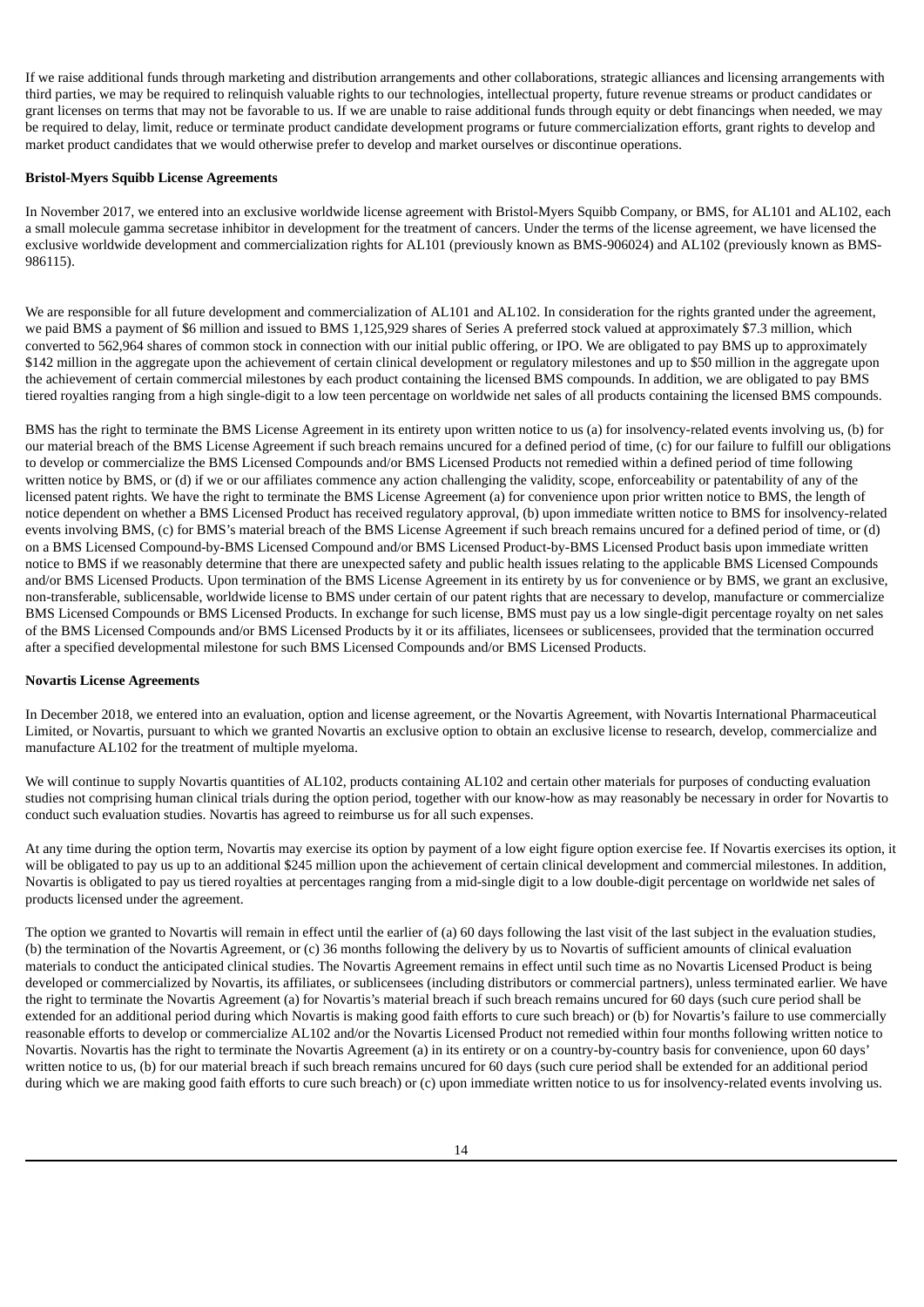# *Financial Overview*

Except as described below, there have been no material changes from the disclosure provided under the caption "Components of Results of Operations" in our Annual Report on Form 10-K for the year ended December 31, 2021.

# *Results of Operations*

# **Comparison of the three months ended March 31, 2022, and 2021**

The following table summarizes our results of operations for the three months ended March 31, 2022 and 2021

|                                                                           | <b>For the Three Months Ended</b><br>March 30, |                     |               |            |               |
|---------------------------------------------------------------------------|------------------------------------------------|---------------------|---------------|------------|---------------|
|                                                                           | 2022<br>2021                                   |                     |               |            |               |
|                                                                           | (in thousands except share)                    |                     |               |            |               |
|                                                                           |                                                | and per share data) |               |            | <b>Change</b> |
| Revenues from licensing agreement and others                              | \$                                             | 458                 | <sup>\$</sup> | 974        | (516)         |
| Cost of services                                                          |                                                | (368)               |               | (974)      | (606)         |
| Gross profit                                                              |                                                | 90                  |               |            |               |
| Operating expenses:                                                       |                                                |                     |               |            |               |
| Research and development                                                  |                                                | 7,503               |               | 6,925      | 578           |
| General and administrative                                                |                                                | 2,441               |               | 2,303      | 138           |
|                                                                           |                                                |                     |               |            |               |
| Operating loss                                                            |                                                | (9, 944)            |               | (9,228)    | 716           |
| Financial Income (loss), net                                              |                                                | 16                  |               | (92)       | 108           |
|                                                                           |                                                |                     |               |            |               |
| Loss before income tax                                                    |                                                | (9,838)             |               | (9,320)    | 518           |
| Taxes on income                                                           |                                                | (189)               |               | (248)      | (59)          |
|                                                                           |                                                |                     |               |            |               |
| Net loss attributable to common stockholders                              |                                                | (10,027)            |               | (9,568)    | 459           |
| Net Loss per share attributable to common stockholders, basic and diluted | \$                                             | (0.66)              | \$            | (0.74)     |               |
| Weighted average common shares outstanding, basic and diluted             |                                                | 15,301,065          |               | 12,888,340 |               |

# *Revenue*

To date, we have not generated any revenue from product sales and we do not expect to generate any revenue from the sale of products in the foreseeable future. If our development efforts for our product candidates are successful and result in regulatory approval and successful commercialization efforts, we may generate revenue from product sales in the future. We cannot predict if, when, or to what extent we will generate revenue from the commercialization and sale of our product candidates. We may never succeed in obtaining regulatory approval for any of our product candidates.

For the three months ended of March, 2022 and 2021, we recognized approximately \$0.5 million and \$1.0 million in revenue, respectively, as a result of the Novartis Agreement. Refer to Note 2 to our unaudited condensed consolidated financial statements for information regarding our recognition of revenue under the Novartis Agreement.

# *Research and Development*

Research and development expenses consist primarily of costs incurred for our research activities, including the development of and pursuit of regulatory approval of our lead product candidates, AL101 and AL102, which include:

- employee-related expenses, including salaries, benefits and stock-based compensation expense for personnel engaged in research and development functions;
- expenses incurred in connection with the preclinical and clinical development of our product candidates, including under agreements with CROs, investigative sites and consultants;
- costs of manufacturing our product candidates for use in our preclinical studies and clinical trials, as well as manufacturers that provide components of our product candidates for use in our preclinical and current and potential future clinical trials;
- costs associated with our bioinformatics platform;
- consulting and professional fees related to research and development activities;
- costs related to compliance with clinical regulatory requirements; and
- Facility costs and other allocated expenses, which include expenses for rent and maintenance of our facility, utilities, depreciation and other supplies.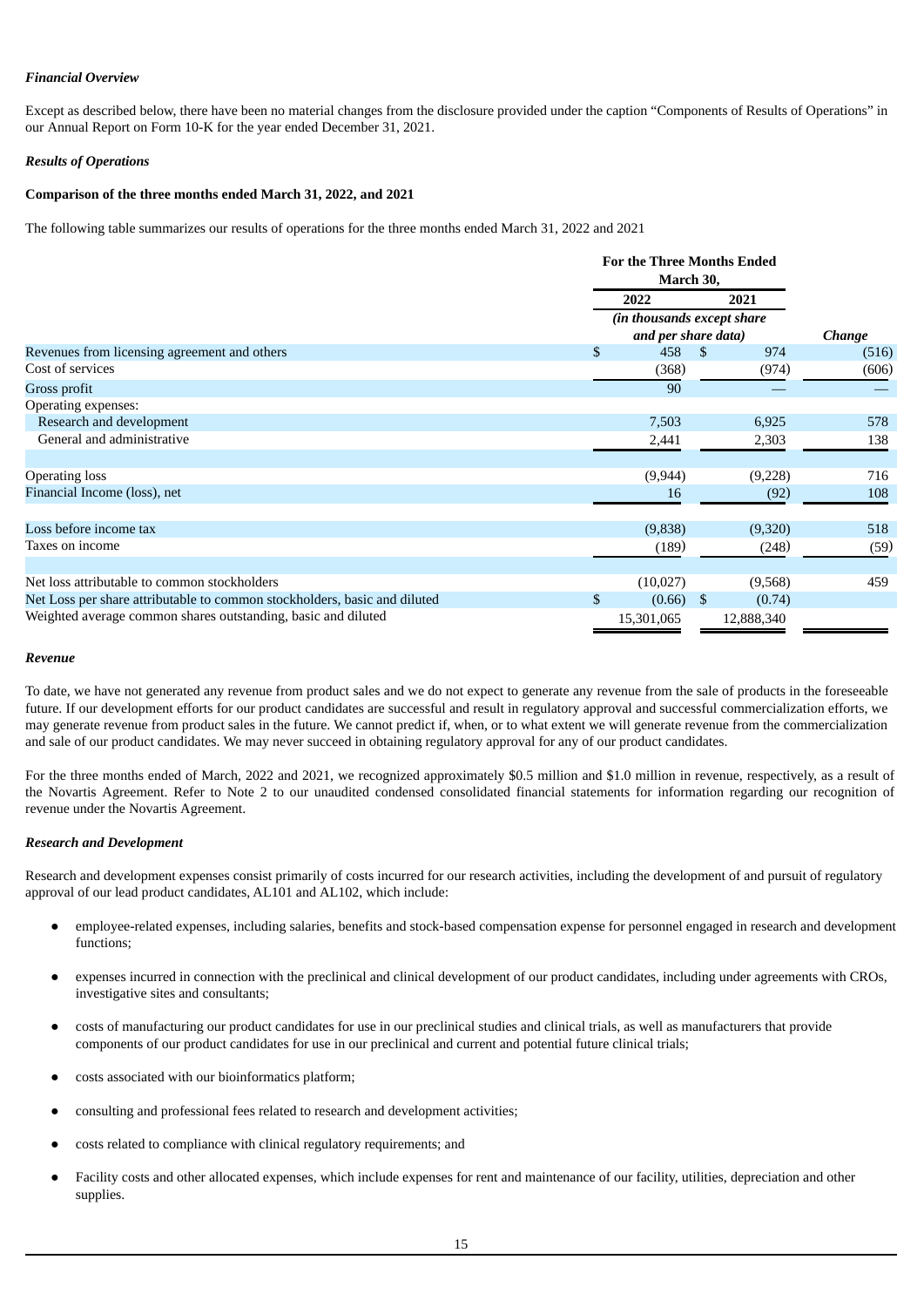We expense research and development costs as incurred. Our external research and development expenses consist primarily of costs such as fees paid to consultants, contractors and CROs in connection with our preclinical and clinical development activities. We typically use our employee and infrastructure resources across our development programs and we do not allocate personnel costs and other internal costs to specific product candidates or development programs with the exception of the costs to manufacture our product candidates.

|                          | <b>Three Months Ended</b> |  |       |  |           |          |  |
|--------------------------|---------------------------|--|-------|--|-----------|----------|--|
|                          | March 31,                 |  |       |  |           |          |  |
|                          | 2022<br>2021              |  |       |  | \$ Change | % Change |  |
|                          | (\$ in thousands)         |  |       |  |           |          |  |
| Research and Development | 7,503                     |  | 6,925 |  | 578       | 8        |  |

Research and development expenses were 7.5 million for the three months ended March 31, 2022 compared to \$6.9 million for the three months ended March 31, 2021, an increase of \$0.6 million. This increase was primarily driven by additional costs in connection with the advancement of the Phase 2/3 RINGSIDE pivotal study for desmoids tumors.

The following table summarizes our research and development expenses by product candidate or development program for the three March 31, 2022 and 2021:

|                                         |                  | <b>Three Months Ended</b> |  |  |
|-----------------------------------------|------------------|---------------------------|--|--|
|                                         | March 31<br>2022 | March 31,<br>2021         |  |  |
| <b>Program-Specific Costs:</b>          |                  |                           |  |  |
| <b>AL 101</b>                           |                  |                           |  |  |
| <b>ACC</b>                              | 962              | 4,256                     |  |  |
| TNBC $(1)$                              | 1,334            | 1,427                     |  |  |
| <b>General Expenses</b>                 | 702              | 539                       |  |  |
| <b>AL 102</b>                           |                  |                           |  |  |
| <b>General Expenses</b>                 | 119              | 15                        |  |  |
| Desmoid                                 | 4,386            | 688                       |  |  |
| Total Research and Development Expenses | 7,503<br>\$      | 6,925                     |  |  |

We expect our research and development expenses to increase for the foreseeable future as we continue to invest in research and development activities related to developing our product candidates, including investments in manufacturing, as our programs advance into later stages of development and as we conduct additional clinical trials.

| <b>General and Administrative Expenses</b> | <b>Three Months Ended</b><br>March 31. |  |       |  |           |          |
|--------------------------------------------|----------------------------------------|--|-------|--|-----------|----------|
|                                            | 2022                                   |  | 2021  |  | \$ Change | % Change |
|                                            | (\$ in thousands)                      |  |       |  |           |          |
| General and Administrative                 | 2.441                                  |  | 2.303 |  | 138       |          |

General and administrative expenses were \$2.4 million for the three months ended March 31, 2022, compared to \$2.3 million for the three months ended March 31, 2021, an increase of \$138 thousand.

# *Financial Loss, net*

Financial income, net was \$16 thousand for the three months ended March 31, 2022 compared to the financial loss, net of \$92 thousand for the three months ended March 31, 2021.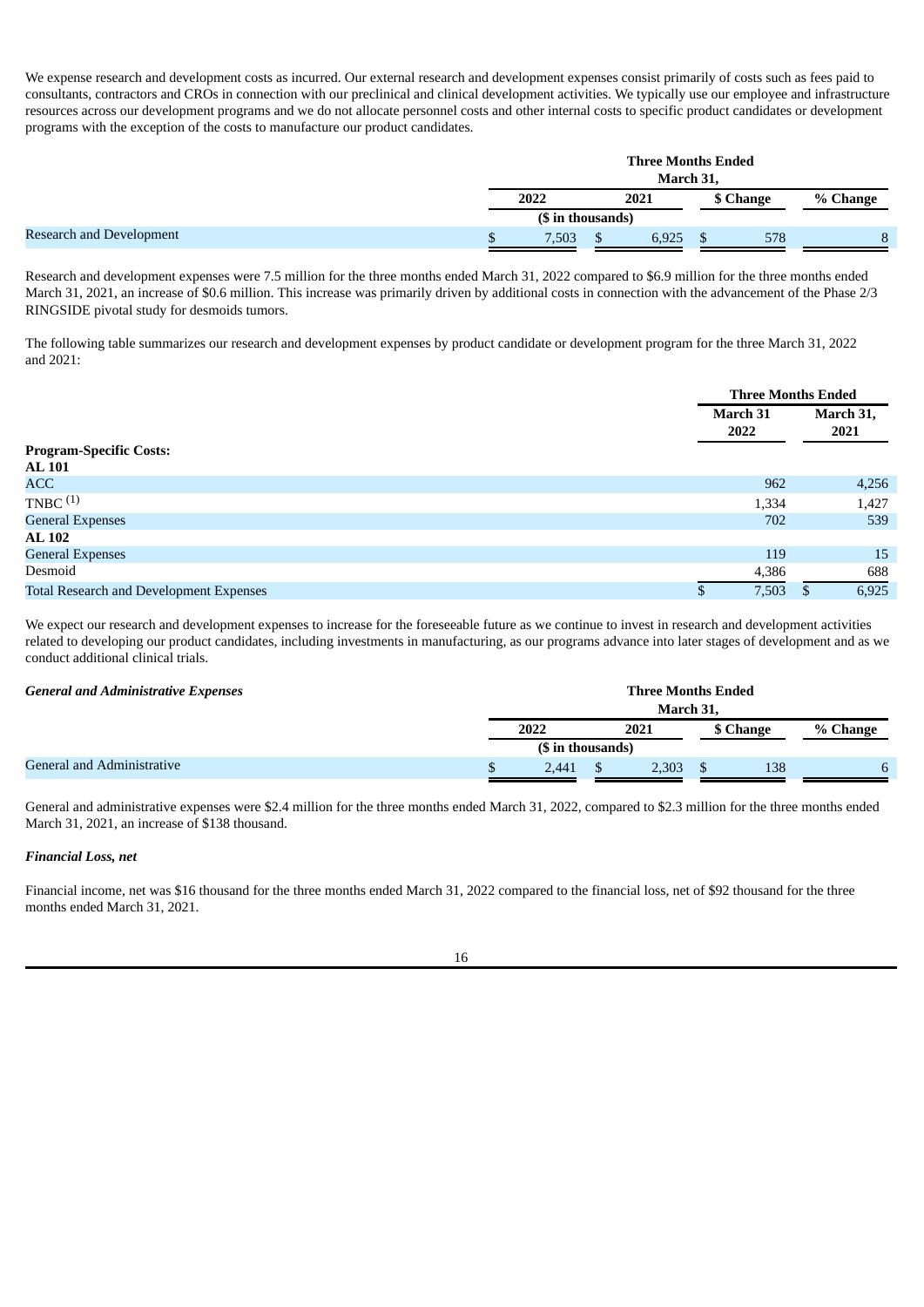# **Liquidity and Capital Resources**

# *Sources of Liquidity*

Since our inception, we have not generated any revenue from product sales and have incurred significant operating losses and negative cash flows from our operations. Our net losses were approximately \$10.0 million and \$9.6 million for the three months ended March 31, 2022 and 2021, respectively. As of March 31, 2022, we had an accumulated deficit of \$121.2 million.

On May 12, 2020, we completed the sale of shares of our common stock in our IPO. In connection with the IPO, we issued and sold 3,940,689 shares of common stock, including 274,022 shares associated with the partial exercise on June 4, 2020 of the underwriters' option to purchase additional shares, at a price to the public of \$15.00 per share, resulting in net proceeds to us of approximately \$52.2 million after deducting underwriting discounts and commissions and estimated offering expenses payable by us. All shares issued and sold were registered pursuant to the Registration Statement.

On February 19, 2021, we entered into a Securities Purchase Agreement (the "2021 Purchase Agreement") with the purchasers named therein (the "Investors"). Pursuant to the 2021 Purchase Agreement, we agreed to sell (i) an aggregate of 333,333 shares of our common stock (the "Private Placement Shares"), par value \$0.01 per share, together with warrants to purchase an aggregate of 116,666 shares of our common stock with an exercise price of \$18.10 per share (the "Common Warrants"), for an aggregate purchase price of \$4,999,995.00 and (ii) pre-funded warrants to purchase an aggregate of 1,333,333 shares of our common stock with an exercise price of \$0.01 per share (the "Pre-Funded Warrants" and collectively with the Common Warrants, the "Private Placement Warrants"), together with an aggregate of 466,666 Common Warrants, for an aggregate purchase price of \$19,986,661.67 (collectively, the "Private Placement"). The Private Placement closed on February 23, 2021.

In June 2021, we entered into an Open Market Sales Agreement, or the Sales Agreement, with Jefferies LLC, or Jefferies, as sales agent, pursuant to which we may, from time to time, issue and sell common stock with an aggregate value of up to \$200.0 million in "at-the-market" offerings, under our Registration Statement on Form S-3 (File No. 333-256792) filed with the SEC on June 4, 2021 (the "ATM"). Sales of common stock, if any, pursuant to the Sales Agreement, may be made in sales deemed to be an "at the market offering" as defined in Rule 415(a) of the Securities Act, including sales made directly through The Nasdaq Global Market or on any other existing trading market for our common stock. Pursuant to the Sales Agreement, during the year ended December 31, 2021, we sold a total of 827,094 shares of common stock for total gross proceeds of approximately \$10.4 million

The exercise price and the number of shares of common stock issuable upon exercise of each Private Placement Warrant are subject to adjustment in the event of certain stock dividends and distributions, stock splits, stock combinations, reclassifications or similar events affecting the common stock. In addition, in certain circumstances, upon a fundamental transaction, a holder of Common Warrants will be entitled to receive, upon exercise of the Common Warrants, the kind and amount of securities, cash or other property that such holder would have received had they exercised the Private Placement Warrants immediately prior to the fundamental transaction. The Pre-Funded Warrants will be automatically exercised on cashless basis upon the occurrence of a fundamental transaction. Each Common Warrant is exercisable from the date of issuance and has a term of three years and each Pre-Funded Warrant is exercisable from the date of issuance and has a term of ten years. Pursuant to the 2021 Purchase Agreement, we registered the Private Placement Shares and Private Placement Warrants for resale by the Investors on a registration statement on Form S-3.

As of March 31, 2022, we had cash and cash equivalents and restricted bank deposits of approximately \$27.4 million.

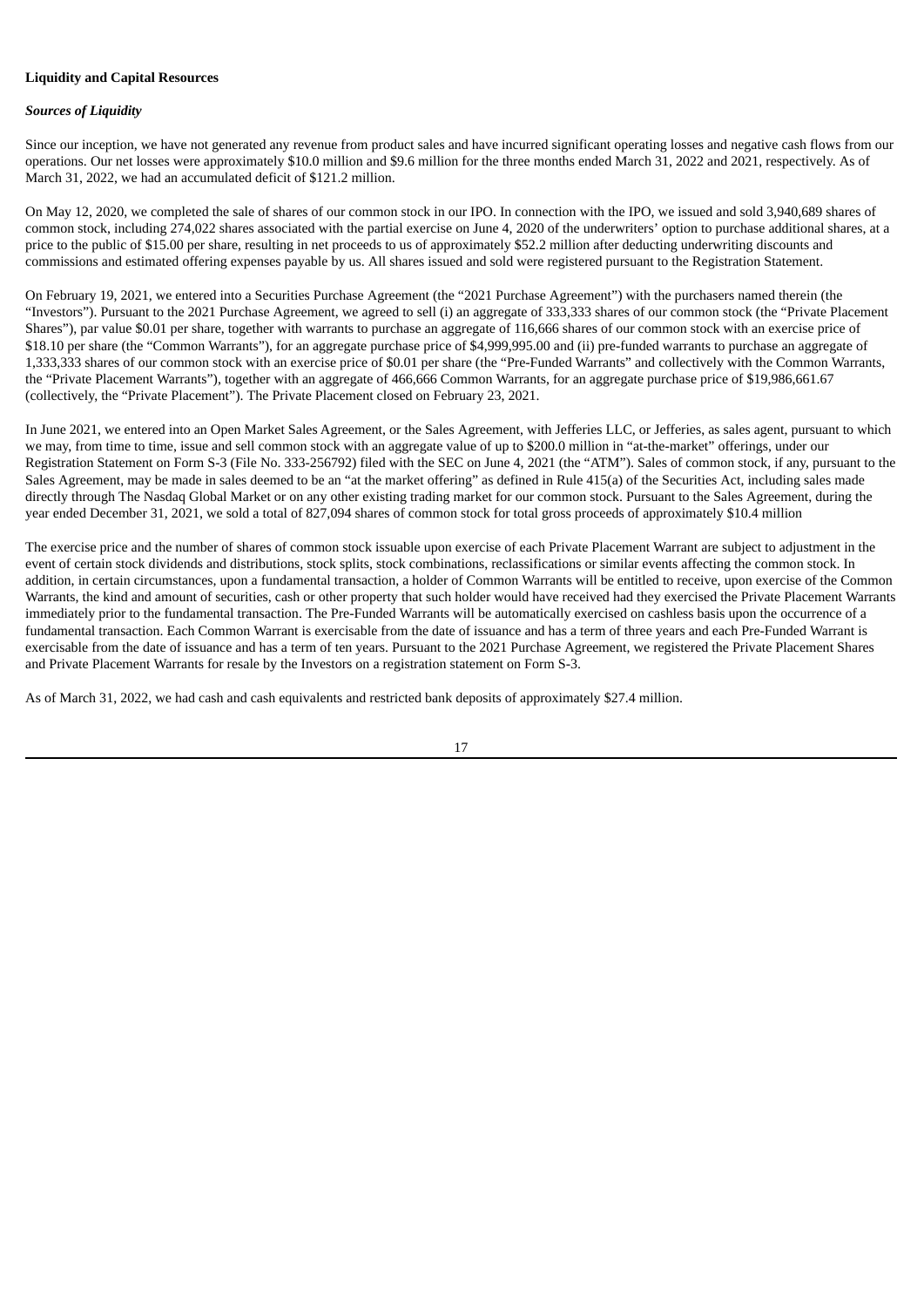# **Cash Flows**

The following table summarizes our cash flow for the three months ended March 31, 2022 and 2021:

|                                                                                              | <b>Three Months Ended</b><br>March 31, |         |  |
|----------------------------------------------------------------------------------------------|----------------------------------------|---------|--|
|                                                                                              | 2022                                   | 2021    |  |
|                                                                                              | (\$ in thousands)                      |         |  |
| Cash Flows provided by (used in):                                                            |                                        |         |  |
| <b>Operating Activities</b>                                                                  | (9,984)                                | (9,649) |  |
| <b>Investing Activities</b>                                                                  |                                        |         |  |
| <b>Financing Activities</b>                                                                  | 44                                     | 23,642  |  |
| Net increase (decrease) in cash and cash equivalents and short-term restricted bank deposits | (9,940)                                | 13,993  |  |

### *Operating Activities*

Net cash used in operating activities during the three months ended March 31, 2022 of approximately \$10.0 million was primarily attributable to our net loss of \$10.0 million, which was further increased due to decrease in prepaid expenses of \$1.1 million and decrease of \$0.7 million in trade payables and partially offset by stock- based compensation of \$0.6 million.

Net cash used in operating activities during the three months ended March 31, 2021, of \$9.6 million was primarily attributable to our net loss of \$9.6 million, adjusted for non-cash expenses of \$1.0 million, which includes stock-based compensation of \$0.9 million and a net decrease in working capital of \$1.0 million.

#### *Investing Activities*

We did not have any cash provided by investing activities during the three months ended March 31, 2022 or March 31, 2021.

#### *Financing Activities*

Net cash provided by financing activities during the three months ended March 31, 2022 of \$44 thousand was attributable to the Private Placement, net of issuance costs, and sales pursuant to the ATM.

Net cash provided by financing activities during the three months ended March 31, 2021 of \$23.6 million was primarily attributable to the Private Placement, net of issuance costs.

#### **Funding Requirements**

We expect our expenses to increase in connection with our ongoing activities, particularly as we continue the research and development for, initiate laterstage clinical trials for, and seek marketing approval for, our product candidates. In addition, if we obtain marketing approval for any of our product candidates, we expect to incur significant commercialization expenses related to product sales, marketing, manufacturing and distribution. Furthermore, we incur additional costs associated with operating as a public company. Accordingly, we will need to obtain substantial additional funding in connection with our continuing operations. If we are unable to raise capital when needed or on attractive terms, we would be forced to delay, reduce or eliminate our research and development programs or future commercialization efforts.

As of March 31, 2022, we had cash and cash equivalents and restricted cash equivalents of \$27.4 million. We evaluated whether there are conditions and events, considered in the aggregate, that raise substantial doubt about our ability to continue as a going concern within one year after the date that the audited consolidated financial statements are issued. Due to the uncertainty in securing additional funding, and the insufficient amount of cash and cash equivalent resources at March 31, 2022, we have concluded that substantial doubt exists with respect to our ability to continue as a going concern within one year after the date of the filing of this Report on Form 10-Q. Our future capital requirements will depend on many factors, including:

- the costs of conducting future clinical trials of AL101 and AL102;
- the cost of manufacturing additional material for future clinical trials of AL101 and AL102;

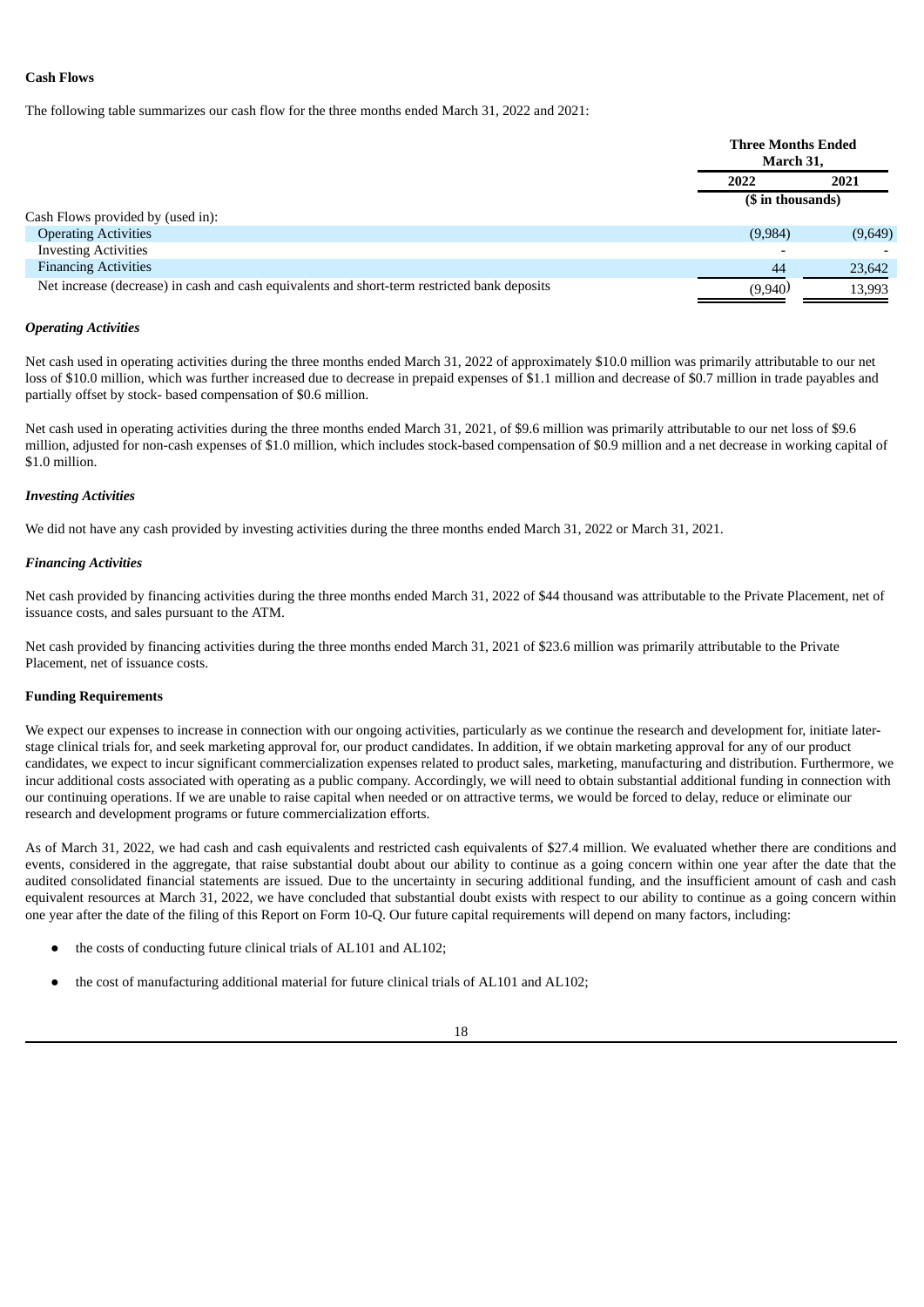- the scope, progress, results and costs of discovery, preclinical development, laboratory testing and clinical trials for other potential product candidates we may develop or acquire, if any;
- the costs, timing and outcome of regulatory review of our product candidates;
- the achievement of milestones or occurrence of other developments that trigger payments under any current or future license, collaboration or other agreements;
- the costs and timing of future commercialization activities, including product sales, marketing, manufacturing and distribution, for any of our product candidates for which we receive marketing approval;
- the amount of revenue, if any, received from commercial sales of our product candidates, should any of our product candidates receive marketing approval;
- the costs of preparing, filing and prosecuting patent applications, obtaining, maintaining, protecting and enforcing our intellectual property rights and defending intellectual property-related claims;
- the severity, duration and impact of the COVID-19 pandemic, which may adversely impact our business and clinical trials;
- our headcount growth and associated costs as we expand our business operations and our research and development activities; and
- the costs of operating as a public company.

Conducting preclinical testing and clinical trials is a time-consuming, expensive and uncertain process that takes years to complete, and we may never generate the necessary data or results required to obtain marketing approval and achieve product sales. In addition, our product candidates, if approved, may not achieve commercial success. Our commercial revenues, if any, will be derived from sales of products that we do not expect to be commercially available for many years, if at all. Accordingly, we will need to continue to rely on additional financing to achieve our business objectives. Adequate additional financing may not be available to us on acceptable terms, or at all.

Until such time, if ever, as we can generate substantial product revenues, we expect to finance our cash needs through a combination of equity offerings, debt financings, collaborations, strategic alliances and licensing arrangements. We do not have any committed external source of funds. To the extent that we raise additional capital through the sale of equity or convertible debt securities, your ownership interests may be diluted, and the terms of these securities may include liquidation or other preferences that could adversely affect your rights as a common stockholder. Any debt financing, if available, may involve agreements that include restrictive covenants that limit our ability to take specific actions, such as incurring additional debt, making capital expenditures or declaring dividends, that could adversely impact our ability to conduct our business.

If we raise funds through collaborations, strategic alliances or licensing arrangements with third parties, such as the Novartis Agreement, we may have to relinquish valuable rights to our technologies, intellectual property, future revenue streams, research programs or product candidates or to grant licenses on terms that may not be favourable to us. If we are unable to raise additional funds through equity or debt financings when needed, we may be required to delay, limit, reduce or terminate our product development or future commercialization efforts or grant rights to develop and market product candidates that we would otherwise prefer to develop and market ourselves.

#### *Contractual Obligations*

There have been no material changes to our contractual obligations from those described in our Annual Report on Form 10-K for the year ended December 31, 2021.

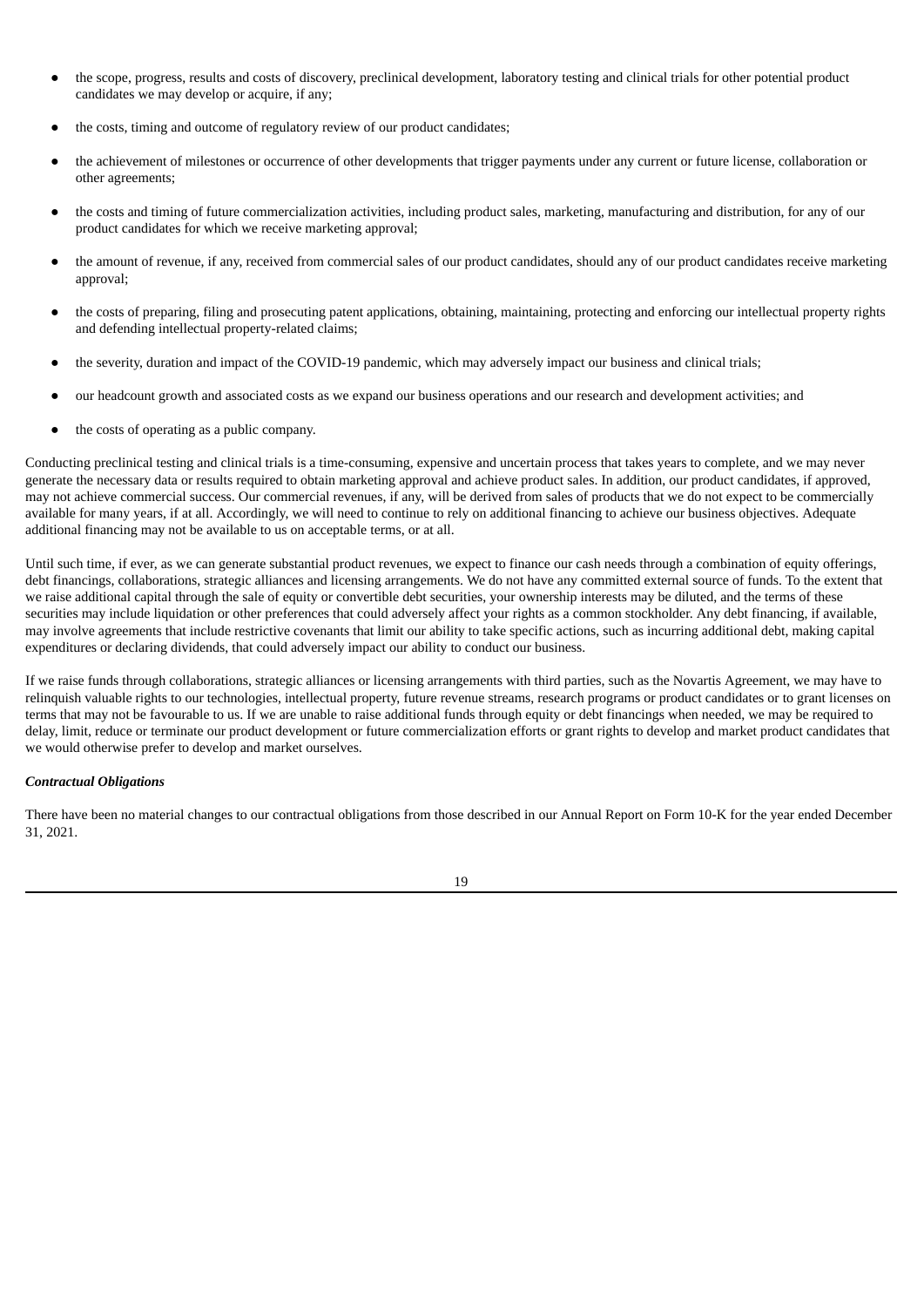# *Critical Accounting Policies*

Our management's discussion and analysis of financial condition and results of operations is based on our unaudited condensed consolidated financial statements, which have been prepared in accordance with accounting principles generally accepted in the United States, or GAAP. The preparation of these financial statements requires us to make estimates and judgments that affect the reported amounts of assets, liabilities and expenses and the disclosure of contingent assets and liabilities in our consolidated financial statements during the reporting periods. These items are monitored and analyzed by us for changes in facts and circumstances, and material changes in these estimates could occur in the future. We base our estimates on historical experience, known trends and events, and on various other factors that we believe are reasonable under the circumstances, the results of which form the basis for making judgments about the carrying value of assets and liabilities that are not readily apparent from other sources. Changes in estimates are reflected in reported results for the period in which they become known. Actual results may differ materially from these estimates under different assumptions or conditions.

There have been no significant changes in our critical accounting policies as discussed in our Form 10-K, except as described in Note 1 to the unaudited condensed consolidated financial statements included elsewhere in this Quarterly Report on Form 10-Q.

# *Emerging Growth Company Status*

The Jumpstart Our Business Start-ups Act of 2012, or the JOBS Act, permits an "emerging growth company" such as us to take advantage of an extended transition period to comply with new or revised accounting standards applicable to public companies. We have elected to use this extended transition period under the JOBS Act. As a result, our financial statements may not be comparable to the financial statements of issuers who are required to comply with the effective dates for new or revised accounting standards that are applicable to public companies, which may make comparison of our financials to those of other public companies more difficult.

We will remain an emerging growth company until the earliest to occur of: (1) the last day of the fiscal year (a) following the fifth anniversary of the completion of our IPO, or December 31, 2025, (b) in which we have total annual gross revenues of \$1.07 billion or more, or (c) in which we are deemed to be a large accelerated filer under the rules of the SEC, which means the market value of our outstanding common stock held by non-affiliates exceeds \$700 million as of last business day of our most recently completed second fiscal quarter, and (2) the date on which we have issued more than \$1.0 billion in nonconvertible debt during the previous three years.

# <span id="page-22-0"></span>**Item 3. Quantitative and Qualitative Disclosures about Market Risk.**

Not applicable.

# <span id="page-22-1"></span>**Item 4. Controls and Procedures.**

# **Limitations on Effectiveness of Controls and Procedures**

In designing and evaluating our disclosure controls and procedures, management recognizes that any controls and procedures, no matter how well designed and operated, can provide only reasonable assurance of achieving the desired control objectives. In addition, the design of disclosure controls and procedures must reflect the fact that there are resource constraints and that management is required to apply judgment in evaluating the benefits of possible controls and procedures relative to their costs.

# **Evaluation of Disclosure Controls and Procedures**

Our management, with the participation of our principal executive officer and principal financial officer, evaluated, as of the end of the period covered by this Quarterly Report on Form 10-Q, the effectiveness of our disclosure controls and procedures (as defined in Rules 13a-15(e) and 15d-15(e) under the Exchange Act). Based on that evaluation, our principal executive officer and principal financial officer concluded that, as of March 31, 2022, our disclosure controls and procedures were effective at the reasonable assurance level.

# **Changes in Internal control over Financial Reporting**

There were no changes in our internal control over financial reporting (as defined in Rules 13a-15(f) and 15d-15(f) under the Exchange Act) during the three months ended March 31, 2022 that have materially affected, or are reasonably likely to materially affect, our internal control over financial reporting.

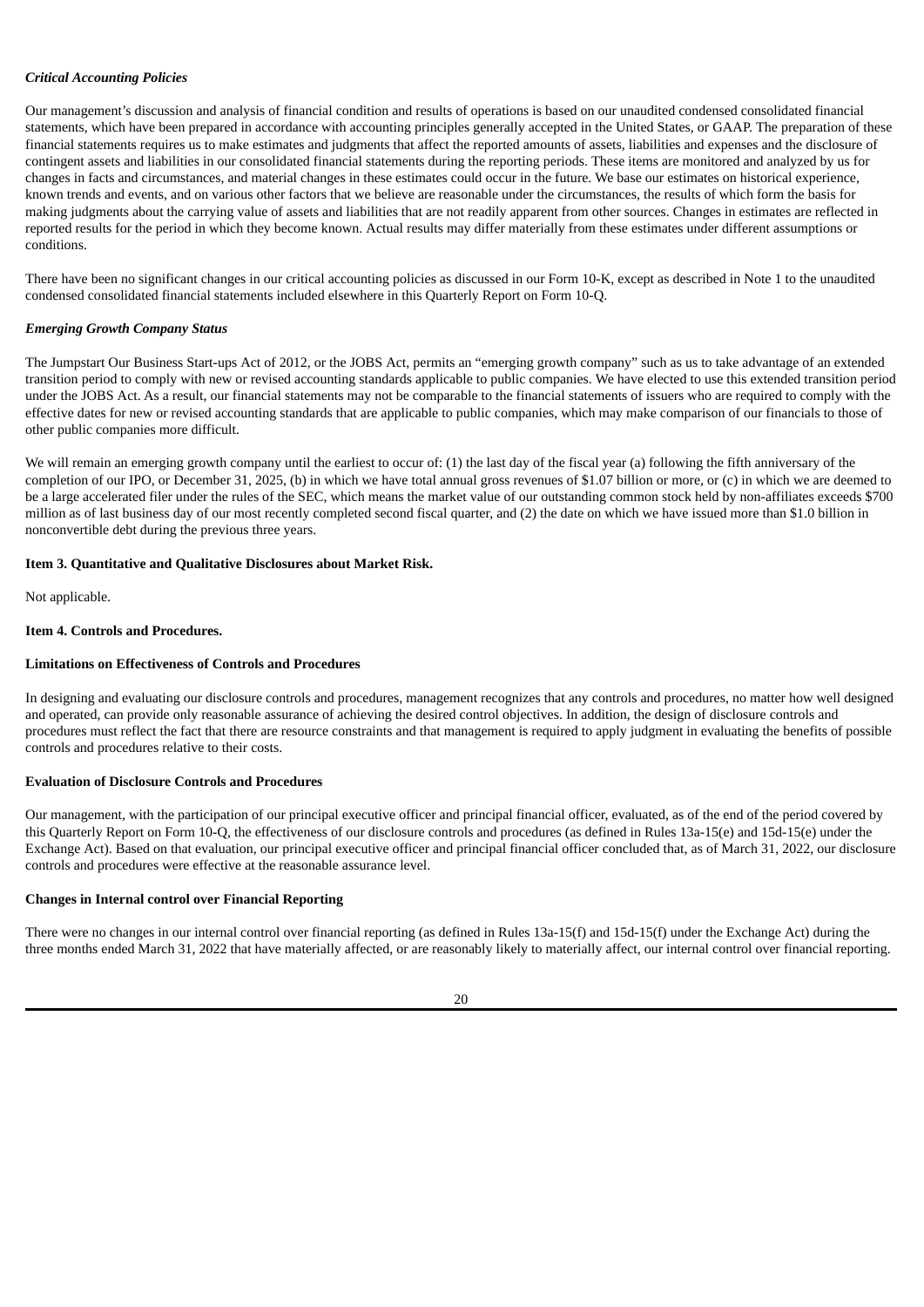# **PART II—OTHER INFORMATION**

# <span id="page-23-1"></span><span id="page-23-0"></span>**Item 1. Legal Proceedings.**

We are not subject to any material legal proceedings.

#### <span id="page-23-2"></span>**Item 1A. Risk Factors.**

There have been no material changes to our risk factors as previously disclosed in our Annual Report on Form 10-K for the year ended December 31, 2021.

#### <span id="page-23-3"></span>**Item 2. Unregistered Sales of Equity Securities and Use of Proceeds.**

On May 12, 2020, we completed our IPO and issued and sold 3,666,667 shares of our common stock at a price to the public of \$15.00 per share. On June 9, 2020, in connection with the partial exercise of the underwriters' option to purchase additional shares, we issued and sold 274,022 additional shares of common stock at a price of \$15.00 per share.

The offer and sale of all of the shares in the offering was registered under the Securities Act pursuant to a Registration Statement on Form S-1 (File No. 333-236942), as amended, filed in connection with our IPO, or the Registration Statement, which was declared effective by the SEC on May 7, 2020. The offering terminated after the sale of all securities registered pursuant to the Registration Statement. The net proceeds of approximately \$52.2 million have been invested in short- and intermediate-term investments in accordance with our investment policy. These investments may include money market funds and investment securities consisting of U.S. Treasury notes, and high quality, marketable debt instruments of corporations and government sponsored enterprises. There has been no material change in the expected use of the net proceeds from our IPO as described in the final prospectus filed with the SEC pursuant to Rule 424(b)(4) under the Securities Act on May 11, 2020 in connection with the IPO.

#### <span id="page-23-4"></span>**Item 3. Defaults Upon Senior Securities.**

None.

### <span id="page-23-5"></span>**Item 4. Mine Safety Disclosures.**

Not applicable.

### <span id="page-23-6"></span>**Item 5. Other Information.**

On May 16, 2022, the Company granted to the executive officers of the Company shares of restricted stock under the Company's 2017 Stock Incentive Plan, as set forth in the table below. The shares will vest (subject to such officer's continued service through the applicable vesting date) in 12 substantially equal installments occurring on such officer's completion of each successive three full months of service to the Company after the date of grant, so that all of the shares of restricted stock will be vested on the third anniversary of the grant date. The restricted stock grants are one-time awards to maximize the retention of the Company's employees.

| <b>Name and Title</b>          | <b>Number of Shares of Restricted Stock</b> |
|--------------------------------|---------------------------------------------|
| Roni Mamluk, Ph.D.             |                                             |
| <b>Chief Executive Officer</b> | 120,000                                     |
|                                |                                             |
| Yossi Maimon                   |                                             |
| Chief Financial Officer        | 50,000                                      |
|                                |                                             |
| Gary Gordon, M.D., Ph.D.       |                                             |
| <b>Chief Medical Officer</b>   | 50,000                                      |
|                                |                                             |

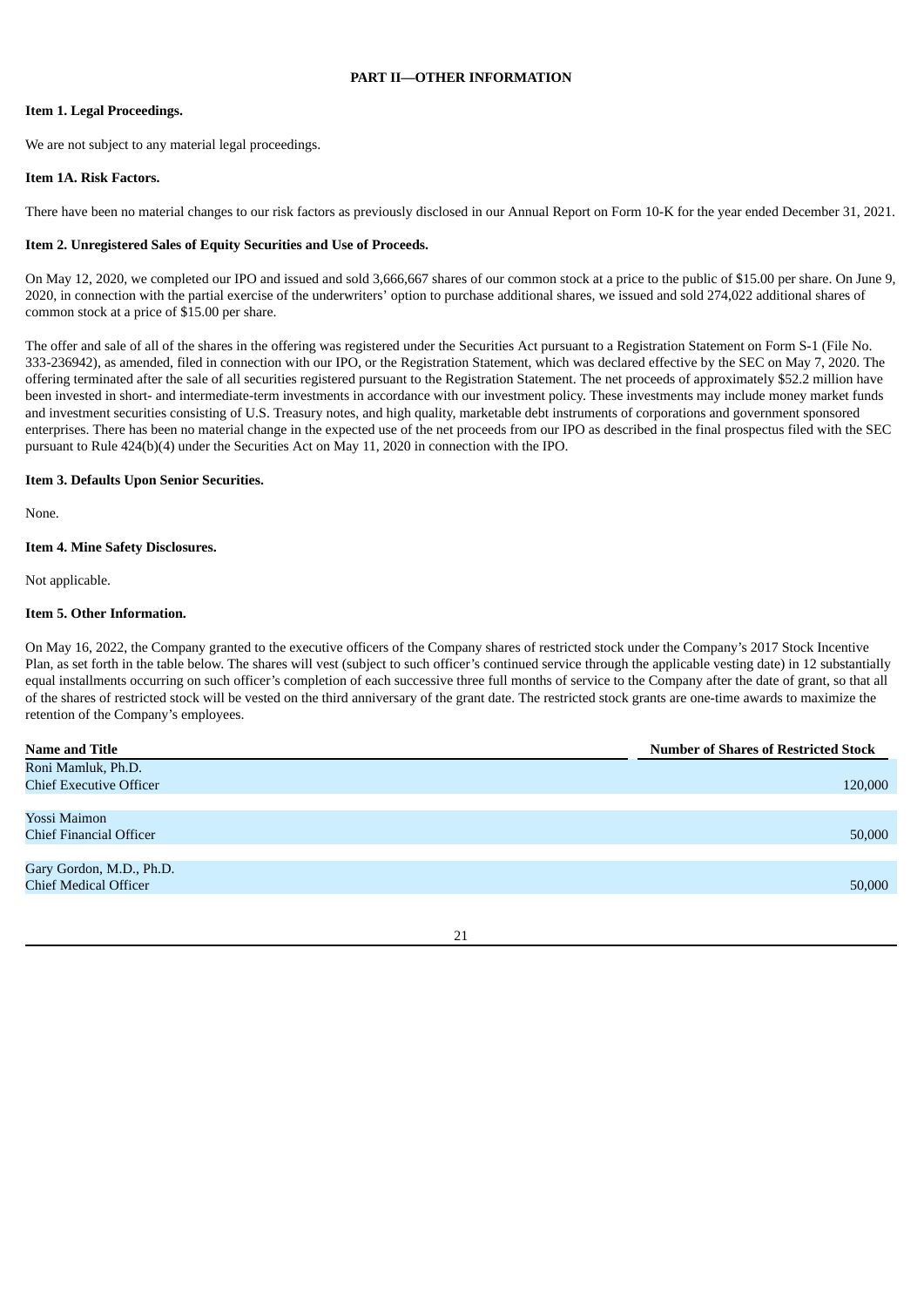# <span id="page-24-0"></span>**Item 6. Exhibits.**

| <b>Exhibit</b><br><b>Number</b> | <b>Description</b>                                                           | Form  | File No.  | <b>Exhibit</b> | <b>Filing</b><br><b>Date</b> | Filed/<br><b>Furnished</b><br><b>Herewith</b> |
|---------------------------------|------------------------------------------------------------------------------|-------|-----------|----------------|------------------------------|-----------------------------------------------|
| 3.1                             | Restated Certificate of Incorporation of Ayala Pharmaceuticals, Inc.         | $8-K$ | 001-39279 | 3.1            | 5/12/2020                    |                                               |
| 3.2                             | Amended and Restated Bylaws of Ayala Pharmaceuticals, Inc.                   | $8-K$ | 001-39279 | 3.2            | 5/12/2020                    |                                               |
| 4.1                             | Form of Common Warrant.                                                      | $8-K$ | 001-39279 | 4.1            | 2/22/21                      |                                               |
| 4.2                             | Form of Pre-Funded Warrant.                                                  | $8-K$ | 001-39279 | 4.2            | 2/22/21                      |                                               |
| 31.1                            | Certification of Principal Executive Officer Pursuant to Rules 13a-14(a) and |       |           |                |                              | $\ast$                                        |
|                                 | 15d-14(a) under the Securities Exchange Act of 1934, as Adopted Pursuant to  |       |           |                |                              |                                               |
|                                 | Section 302 of the Sarbanes-Oxley Act of 2002.                               |       |           |                |                              |                                               |
| 31.2                            | Certification of Principal Financial Officer Pursuant to Rules 13a-14(a) and |       |           |                |                              | $\ast$                                        |
|                                 | 15d-14(a) under the Securities Exchange Act of 1934, as Adopted Pursuant to  |       |           |                |                              |                                               |
|                                 | Section 302 of the Sarbanes-Oxley Act of 2002.                               |       |           |                |                              |                                               |
| 32.1                            | Certification of Principal Executive Officer Pursuant to 18 U.S.C. Section   |       |           |                |                              | $***$                                         |
|                                 | 1350, as Adopted Pursuant to Section 906 of the Sarbanes-Oxley Act of 2002.  |       |           |                |                              |                                               |
| 32.2                            | Certification of Principal Financial Officer Pursuant to 18 U.S.C. Section   |       |           |                |                              | $**$                                          |
|                                 | 1350, as Adopted Pursuant to Section 906 of the Sarbanes-Oxley Act of 2002.  |       |           |                |                              |                                               |
| 101.INS                         | Inline XBRL Instance Document-the instance document does not appear in       |       |           |                |                              | $\ast$                                        |
|                                 | the Interactive Data File because its XBRL tags are embedded within the      |       |           |                |                              |                                               |
|                                 | Inline XBRL document                                                         |       |           |                |                              |                                               |
| 101.SCH                         | Inline XBRL Taxonomy Extension Schema Document                               |       |           |                |                              | $\ast$                                        |
| 101.CAL                         | Inline XBRL Taxonomy Extension Calculation Linkbase Document                 |       |           |                |                              | $\ast$                                        |
| 101.DEF                         | Inline XBRL Taxonomy Extension Definition Linkbase Document                  |       |           |                |                              | $\ast$                                        |
| 101.LAB                         | Inline XBRL Taxonomy Extension Label Linkbase Document                       |       |           |                |                              | $\ast$                                        |
| 101.PRE                         | Inline XBRL Taxonomy Extension Presentation Linkbase Document                |       |           |                |                              | $\ast$                                        |
| 104                             | Cover Page Interactive Data File (formatted as Inline XBRL and contained in  |       |           |                |                              | $\ast$                                        |
|                                 | Exhibit 101)                                                                 |       |           |                |                              |                                               |

\* Filed herewith.

\*\* Furnished herewith.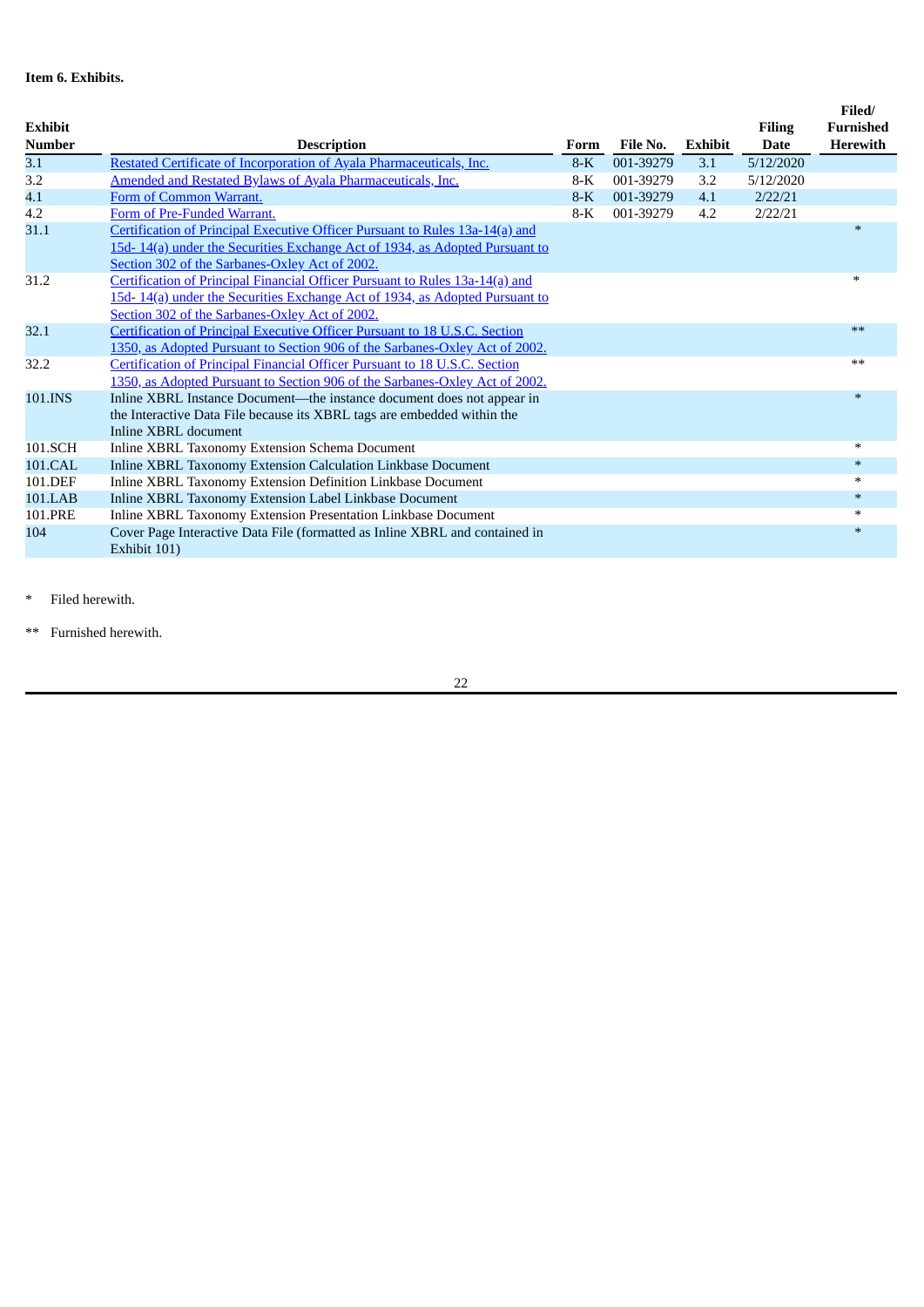# **SIGNATURES**

<span id="page-25-0"></span>Pursuant to the requirements of the Securities Exchange Act of 1934, the registrant has duly caused this report to be signed on its behalf by the undersigned thereunto duly authorized.

# **AYALA Pharmaceuticals, Inc.**

| Date: May 16, 2022 | Bv: | /s/ Roni Mamluk<br>Roni Mamluk, Ph.D.<br><b>Chief Executive Officer</b><br>(principal executive officer)                        |
|--------------------|-----|---------------------------------------------------------------------------------------------------------------------------------|
| Date: May 16, 2022 | By: | /s/ Yossi Maimon<br>Yossi Maimon, CPA, M.B.A.<br><b>Chief Financial Officer</b><br>(principal financial and accounting officer) |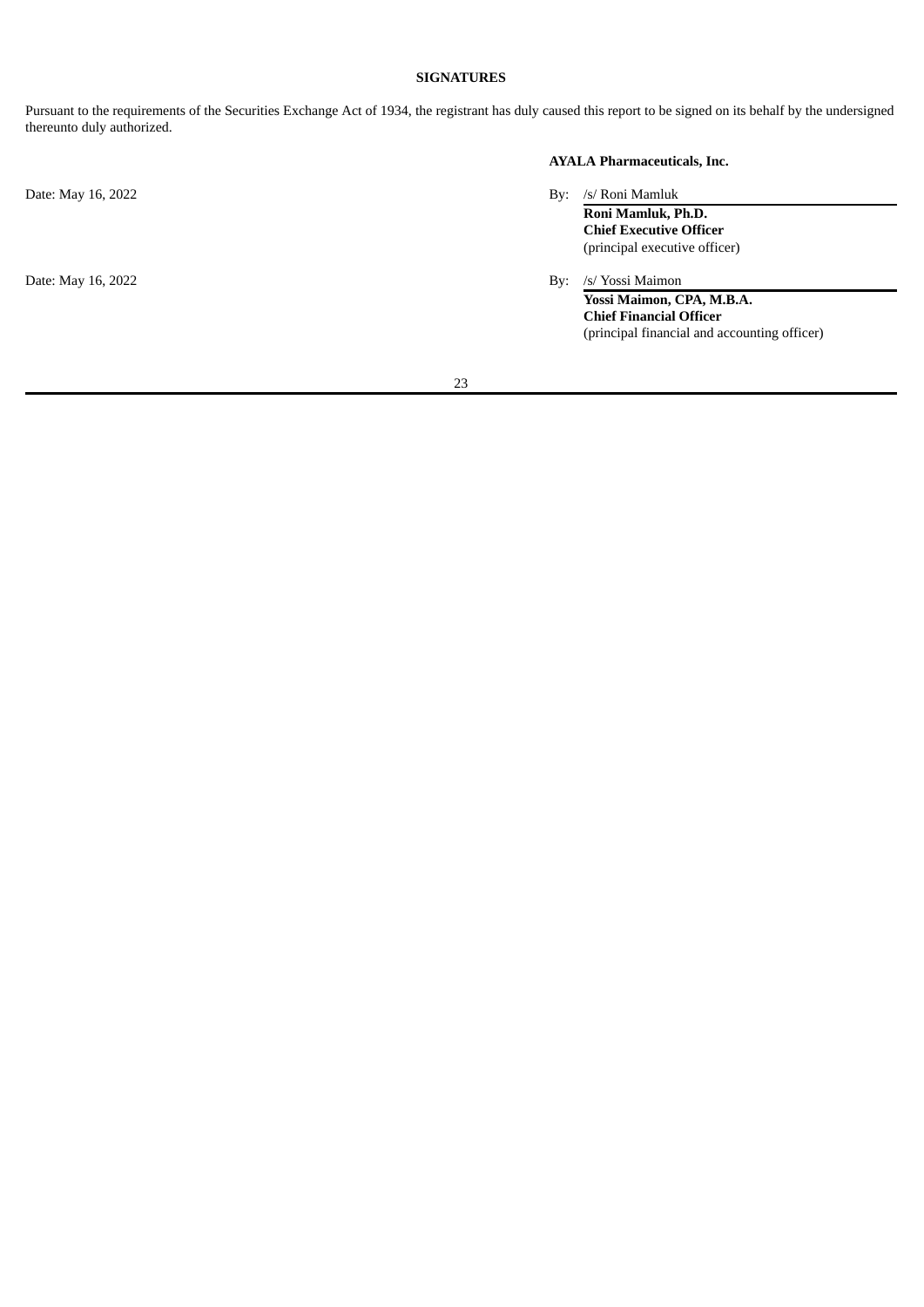### **CERTIFICATION**

<span id="page-26-0"></span>I, Roni Mamluk, certify that:

- 1. I have reviewed this Quarterly Report on Form 10-Q of Ayala Pharmaceuticals, Inc.;
- 2. Based on my knowledge, this report does not contain any untrue statement of a material fact or omit to state a material fact necessary to make the statements made, in light of the circumstances under which such statements were made, not misleading with respect to the period covered by this report;
- 3. Based on my knowledge, the financial statements, and other financial information included in this report, fairly present in all material respects the financial condition, results of operations and cash flows of the registrant as of, and for, the periods presented in this report;
- 4. The registrant's other certifying officer and I are responsible for establishing and maintaining disclosure controls and procedures (as defined in Exchange Act Rules 13a-15(e) and 15d-15(e)) and internal control over financial reporting (as defined in Exchange Act Rules 13a-15(f) and 15d-15(f)) and have:
	- (a) Designed such disclosure controls and procedures, or caused such disclosure controls and procedures to be designed under our supervision, to ensure that material information relating to the registrant, including its consolidated subsidiaries, is made known to us by others within those entities, particularly during the period in which this report is being prepared;
	- (b) Designed such internal control over financial reporting, or caused such internal control over financial reporting to be designed under our supervision, to provide reasonable assurance regarding the reliability of financial reporting and the preparation of financial statements for external purposes in accordance with generally accepted accounting principles;
	- (c) Evaluated the effectiveness of the registrant's disclosure controls and procedures and presented in this report our conclusions about the effectiveness of the disclosure controls and procedures, as of the end of the period covered by this report based on such evaluation; and
	- (d) Disclosed in this report any change in the registrant's internal control over financial reporting that occurred during the registrant's most recent fiscal quarter (the registrant's fourth fiscal quarter in the case of an annual report) that has materially affected, or is reasonably likely to materially affect, the registrant's internal control over financial reporting; and
- 5. The registrant's other certifying officer and I have disclosed, based on our most recent evaluation of internal control over financial reporting, to the registrant's auditors and the audit committee of the registrant's board of directors (or persons performing the equivalent functions):
	- (a) All significant deficiencies and material weaknesses in the design or operation of internal control over financial reporting which are reasonably likely to adversely affect the registrant's ability to record, process, summarize and report financial information; and
	- (b) Any fraud, whether or not material, that involves management or other employees who have a significant role in the registrant's internal control over financial reporting.

Date: May 16, 2022 By: /s/ Roni Mamluk

**Roni Mamluk, Ph.D. Chief Executive Officer** (principal executive officer)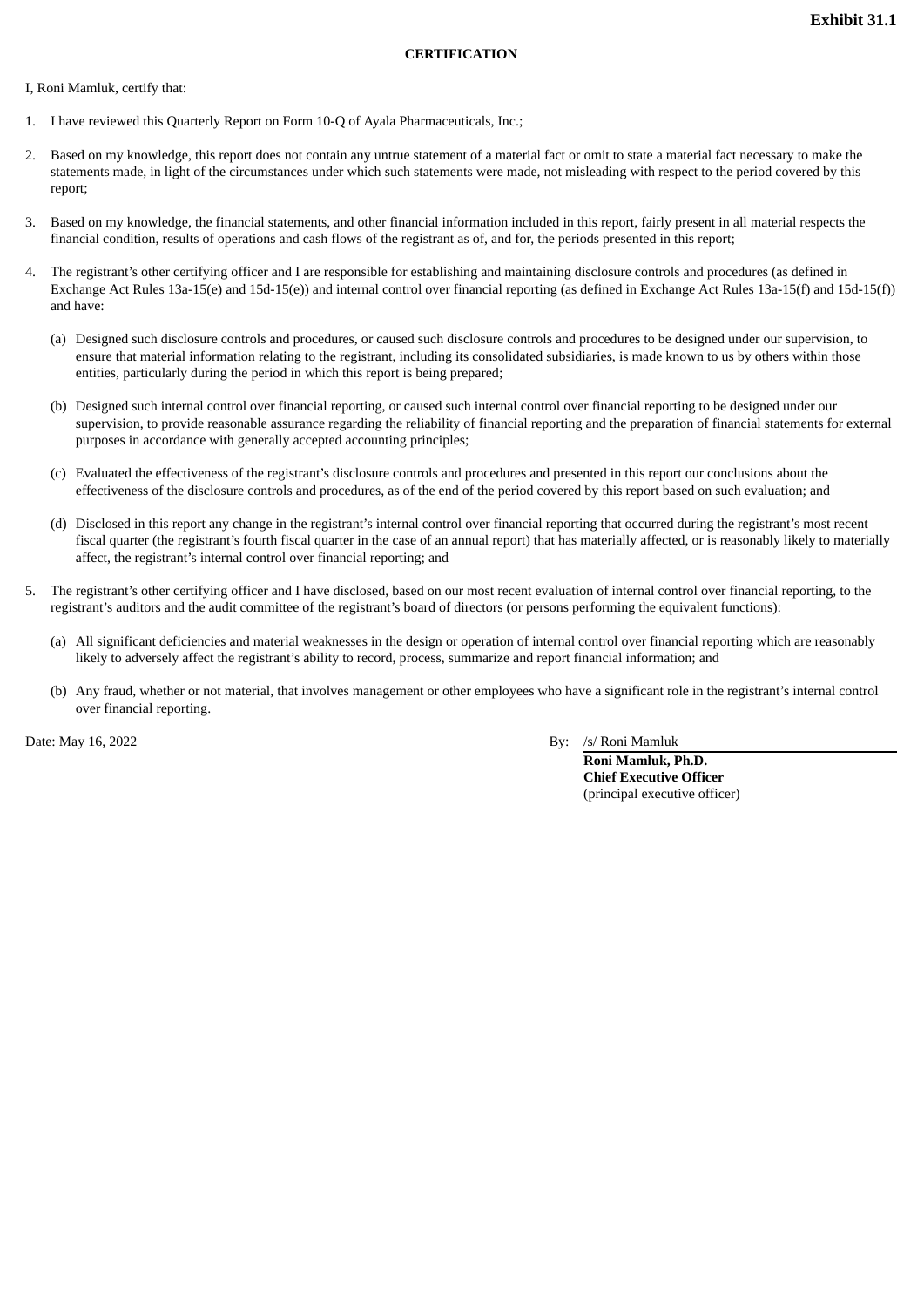# **CERTIFICATION**

<span id="page-27-0"></span>I, Yossi Maimon, certify that:

- 1. I have reviewed this Quarterly Report on Form 10-Q of Ayala Pharmaceuticals, Inc.;
- 2. Based on my knowledge, this report does not contain any untrue statement of a material fact or omit to state a material fact necessary to make the statements made, in light of the circumstances under which such statements were made, not misleading with respect to the period covered by this report;
- 3. Based on my knowledge, the financial statements, and other financial information included in this report, fairly present in all material respects the financial condition, results of operations and cash flows of the registrant as of, and for, the periods presented in this report;
- 4. The registrant's other certifying officer and I are responsible for establishing and maintaining disclosure controls and procedures (as defined in Exchange Act Rules 13a-15(e) and 15d-15(e)) and internal control over financial reporting (as defined in Exchange Act Rules 13a-15(f) and 15d-15(f)) and have:
	- (a) Designed such disclosure controls and procedures, or caused such disclosure controls and procedures to be designed under our supervision, to ensure that material information relating to the registrant, including its consolidated subsidiaries, is made known to us by others within those entities, particularly during the period in which this report is being prepared;
	- (b) Designed such internal control over financial reporting, or caused such internal control over financial reporting to be designed under our supervision, to provide reasonable assurance regarding the reliability of financial reporting and the preparation of financial statements for external purposes in accordance with generally accepted accounting principles;
	- (c) Evaluated the effectiveness of the registrant's disclosure controls and procedures and presented in this report our conclusions about the effectiveness of the disclosure controls and procedures, as of the end of the period covered by this report based on such evaluation; and
	- (d) Disclosed in this report any change in the registrant's internal control over financial reporting that occurred during the registrant's most recent fiscal quarter (the registrant's fourth fiscal quarter in the case of an annual report) that has materially affected, or is reasonably likely to materially affect, the registrant's internal control over financial reporting; and
- 5. The registrant's other certifying officer and I have disclosed, based on our most recent evaluation of internal control over financial reporting, to the registrant's auditors and the audit committee of the registrant's board of directors (or persons performing the equivalent functions):
	- (a) All significant deficiencies and material weaknesses in the design or operation of internal control over financial reporting which are reasonably likely to adversely affect the registrant's ability to record, process, summarize and report financial information; and
	- (b) Any fraud, whether or not material, that involves management or other employees who have a significant role in the registrant's internal control over financial reporting.

Date: May 16, 2022 By: /s/ Yossi Maimon

**Yossi Maimon, CPA, M.B.A. Chief Financial Officer** (principal financial officer)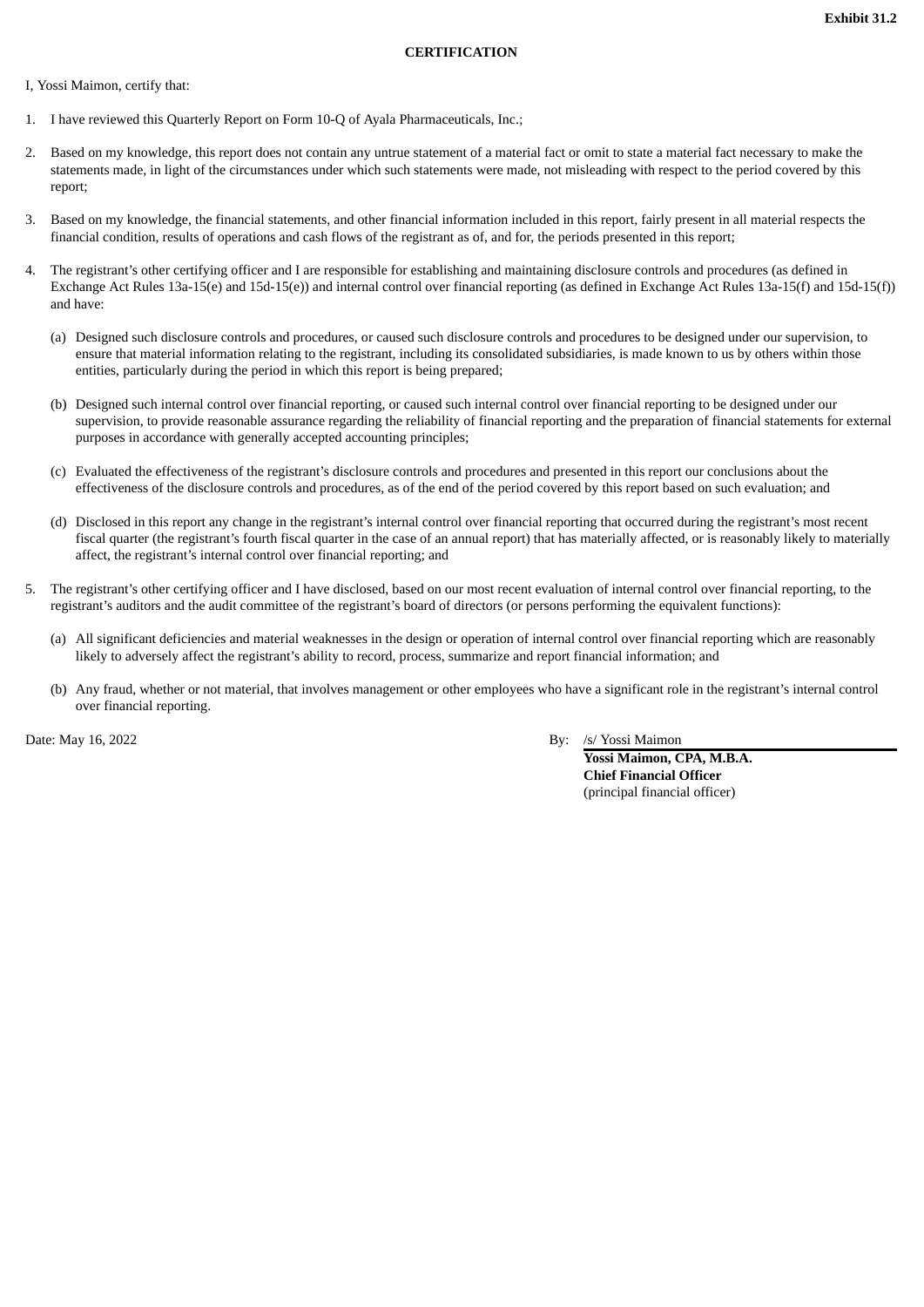# **CERTIFICATION PURSUANT TO 18 U.S.C. SECTION 1350, AS ADOPTED PURSUANT TO SECTION 906 OF THE SARBANES-OXLEY ACT OF 2002**

<span id="page-28-0"></span>In connection with the Quarterly Report on Form 10-Q of Ayala Pharmaceuticals, Inc. (the "Company") for the period ended March 31, 2022 as filed with the Securities and Exchange Commission on the date hereof (the "Report"), I certify, pursuant to 18 U.S.C. § 1350, as adopted pursuant to § 906 of the Sarbanes-Oxley Act of 2002, that:

- (1) The Report fully complies with the requirements of Section 13(a) or 15(d) of the Securities Exchange Act of 1934; and
- (2) The information contained in the Report fairly presents, in all material respects, the financial condition and results of operations of the Company.

Date: May 16, 2022 By: /s/ Roni Mamluk

**Roni Mamluk, Ph.D. President and Chief Executive Officer** (principal executive officer)